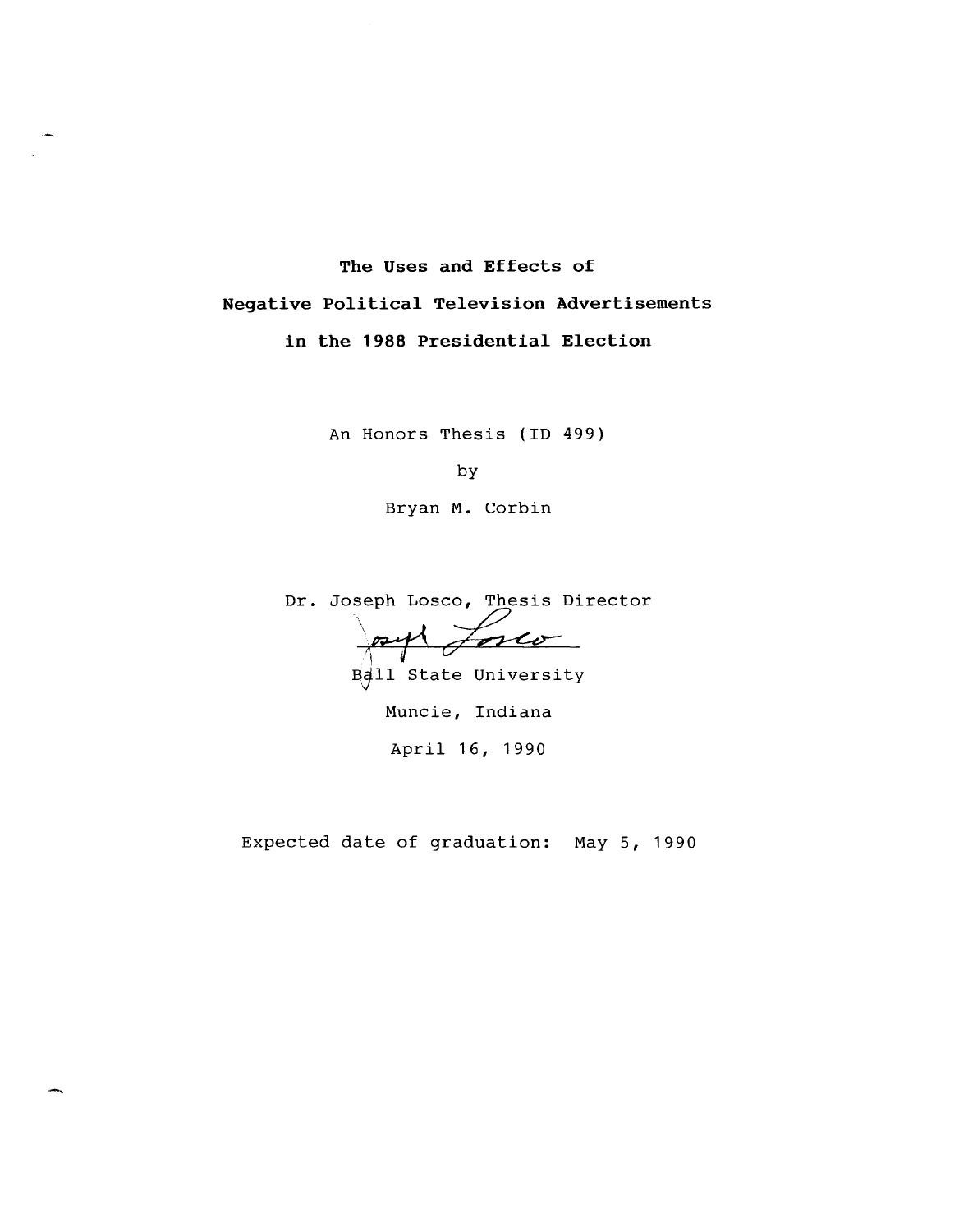

In 1988 a single television camnercial might well have determined who was to become the 41st President of the United states.

Broadcast during network primetime, the advertisement showed a long line of zombie-like prisoners marching through a gate of bars. As it opened, the gate became a revolving door. The menacing prisoners marched out.

An ominous-sounding narrator is heard; the voice intones that Democratic candidate Michael Dukakis' policy was to allow weekend passes to first-degree murderers--even though they were not eligible for parole, and even though many had escaped while on furlough. The commercial's message was clear: a vote for Dukakis meant a vote for turning loose murderers and rapists onto the streets.

The highly effective "Revolving Door" ad was the work of the campaign of Republican George Bush. It was reminiscent of a commercial Lyndon Johnson ran in 1964, which showed a little girl plucking daisy petals while a countdown is heard in the background. Suddenly, the mushroom cloud of a nuclear explosion is seen. The ad powerfully implied that Johnson's opponent, Barry Goldwater, would start World War III. (Harrigan, 159)

Just as the "Daisy" ad created an unfavorable impression of Goldwater, "Revolving Door" and a few other Bush spots were successful in defining Dukakis unfavorably in the minds of the electorate. Dukakis' commercials, meanwhile, were less effective in defining Bush unfavorably.

Significantly, in both campaigns, the goal was not to present the candidate positively, but to portray the opponent negatively. Both Bush and Dukakis used this same strategy to defeat their opponents in the primary elections. The most effective vehicle for this plan of attack was the television commercial.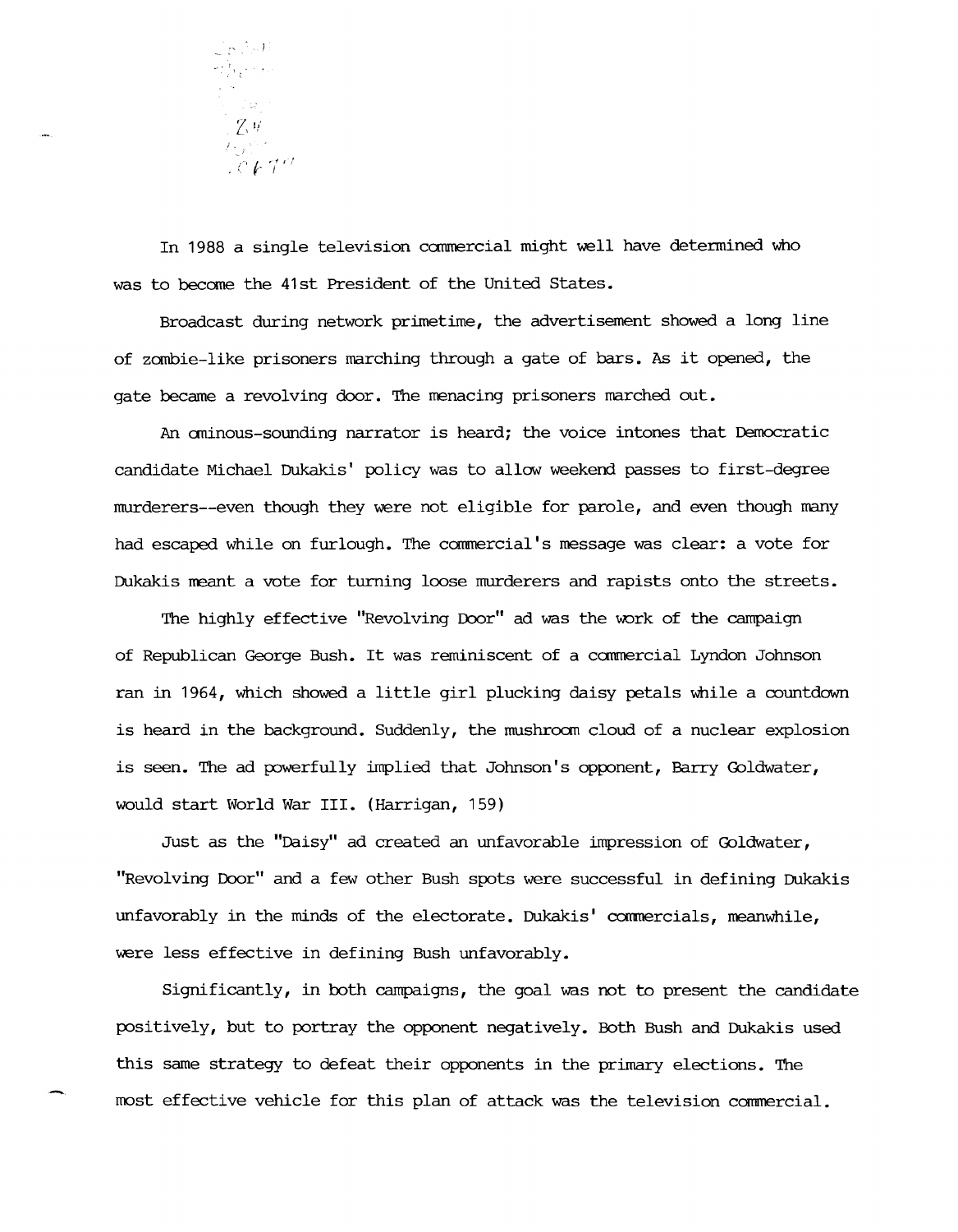This thesis will show that negative political television advertisements played an essential role in the 1988 presidential election. "Negative ads" allowed Bush and Dukakis to win the nominations of their respective parties. And Bush's superior negative commercials allowed him to defeat Dukakis in the general election. This is demonstrable through surveys and electoral results.

The concept of "negative campaigning" is not just using invective to discredit a political opponent. It is, as will be seen, a stage in the advertising process. Negative advertisements persuade through strong emotional appeals and a careful manipulation of selected facts. The motive is not to cause the candidate broadcasting the ad to win, but to cause the opponent to lose.

Political advertising on television dates back to the Eisenhower-stevenson race of 1952. Since then, the short (30- or 60-second) political commercial has developed both distinct rhetorical models and visual styles. It has grawn to dominate American political campaigns, especially presidential elections. (Diamond, 1984, xi)

The Eisenhower-Stevenson campaign first raised the major, disturbing-and continuing--questions about politics, advertising, and television. Should presidential campaigns be run by marketing principles and Madison Avenue ad men? Do 30-second commercials ignore issues and content in favor of image and emotion? Does the best man win, or the most telegenic performer? Can money buy enough media to buy elections? Every four years since 1952, these questions have reappeared, and each campaign since has provided enough contradictory answers to keep them alive and unresolved. (Diamond, 1984, 65)

Diamond (1984) identified the four key rhetorical stages of political advertising during campaigns:

1) ID: The candidate must identify himself to the voter, give some biographical information, and associate himself with same symbolic issue.

2) Argument: After name recognition is established, a candidate must tell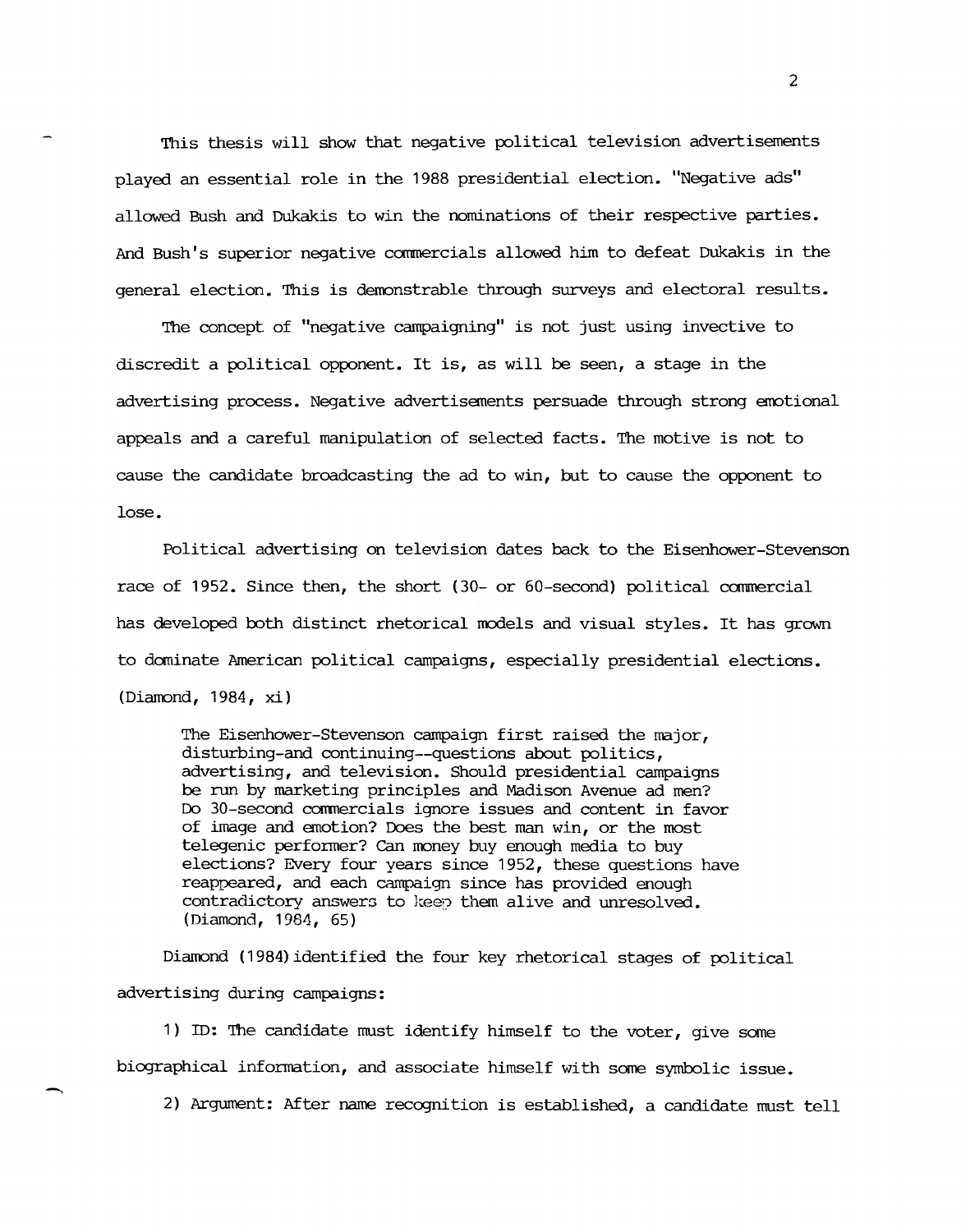viewers what his ideas are and what he stands for. Popular, "hot issues" are the subjects of these ads.

3) Attack: Once the candidate's name, history and sanething of his personality and ideas are known, the campaign enters its third phase, negative advertising. Name-calling, direct personal attacks and symbolic attacks are often used to discredit the opponent. Usually delivered by the candidate in the early years of TV spots, attack ads now are most often delivered by surrogate speakers. Attack ads enjoyed an unprecedented role in the 1988 campaign.

4)Resolution: In the final few days of the campaign, last-minute positive appeals are used to make the candidate look dignified and to overcome the strident negativism of the attack stage. (Diamond, 1984, 326-327)

The television advertising of the attack stage drew a great deal of attention in 1988. But as in previous election years, "going negative meant doing unto your opponent before he could do unto you." (Will, 1987, 188)

Candidates offer three elementary excuses for using negative advertising tactics, according to conservative columnist George Will: "The other guy started it;" "I'm not being negative, I'm just alerting the electorate to my loathsome opponent's squalid record;" and "Negative campaigning is as American as apple pie--and, by the way, did I mention that my opponent hates apple pie." (Will, 1987, 188)

But wouldn't such a tactic backfire? Surely intelligent people, regardless of their political affiliations, would recognize such tactics and wouldn't fall for such an appeal. But according to Will, negative advertising sometimes succeeds, because "people tend to confuse rudeness with sincerity and to equate sincerity with high principle." (Will 190)

Television has revolutionized political advertising and made negative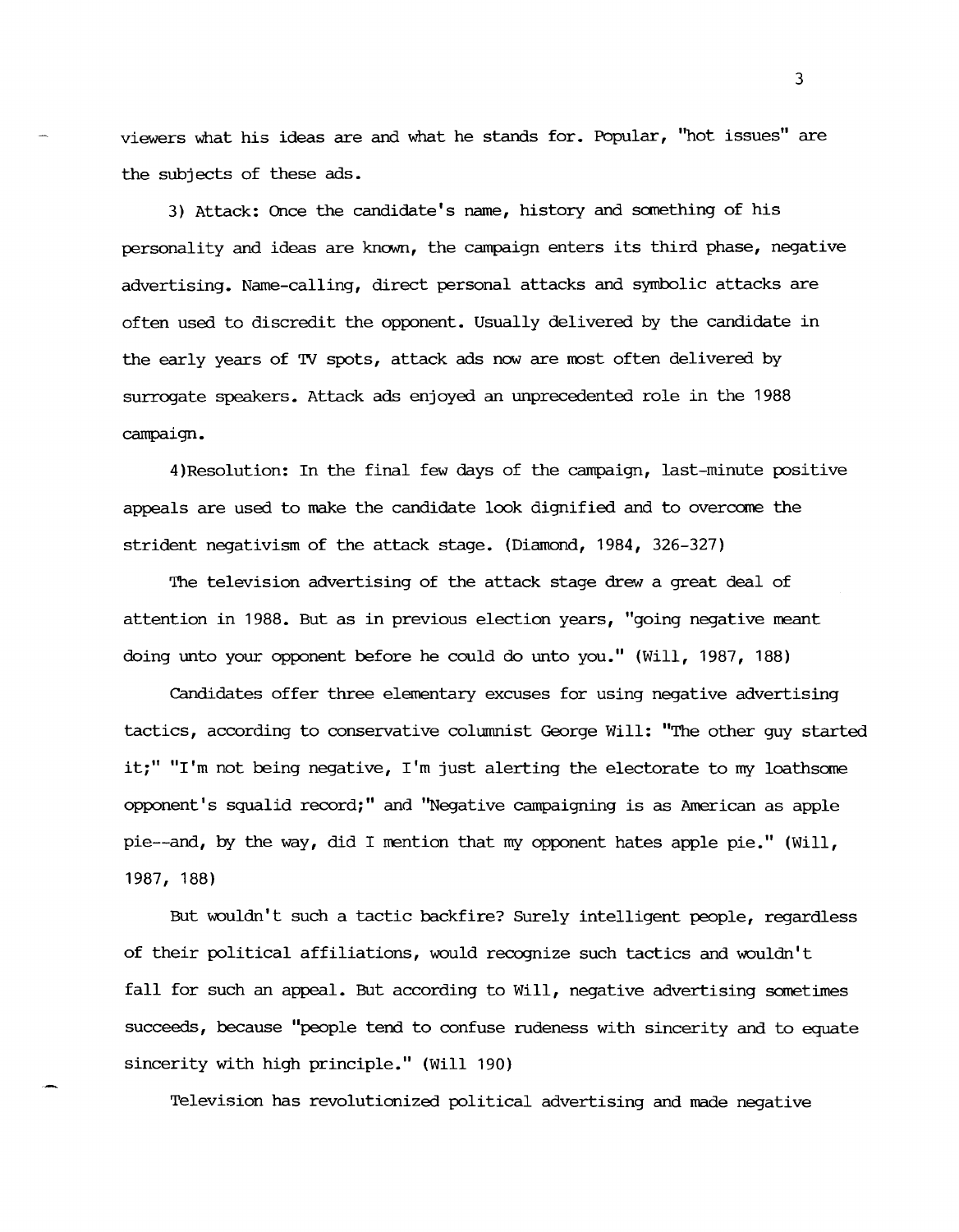spots the ad tactic of choice. "Today voters do not venture out to experience negativism at torchlight rallies. Today negativism comes to voters in their living rooms." (Will, 1987, 188)

But television commercials are very expensive, and a candidate running for national office can have difficulty paying for network ad time. Yet serious contenders always manages to pay for their spots. They can afford expensive time slots if their campaigns are bankrolled by two principal sources: federal campaign subsidies and political action committees, or PACs.

The federal financing of the nomination campaigns works this way: A candidate qualifies for federal matching money by raising at least \$5,000 in amounts of \$250 or less in each of 20 states, starting one year before the election. Once that requirement is met, the federal government matches every contribution up to \$250 the candidate received during the prenomination period. (Germond, 53) After the conventions, the federal public financing system provides each nominee with \$46 million for the general election. And the parties can raise unlimited amounts--called "soft money"--to benefit a presidential ticket. (Germond, 417) Of the \$29 million in federally allotted campaign funds that Ronald Reagan and Jimmy Carter each spent in 1980, almost half went into paid political advertising, mainly on TV. (Diamond, 1984, xii)

By contributing to a candidate whose views they support, PACs can have a noticeable impact upon political debate. During the primary season, PACs are limited by law to \$5,000 donations to any candidate, but after the conventions, they can spend millions on their own television advertising supporting a candidate. (Devlin, 391)

The gusher of political money has made the negativism more audible. • • • Candidates have always said beastly things about one another in speeches and union halls or lodge meetings, but now that there is so much cash sloshing around in the system, candidates can afford to broadcast their attacks. (Will, 1987, 189)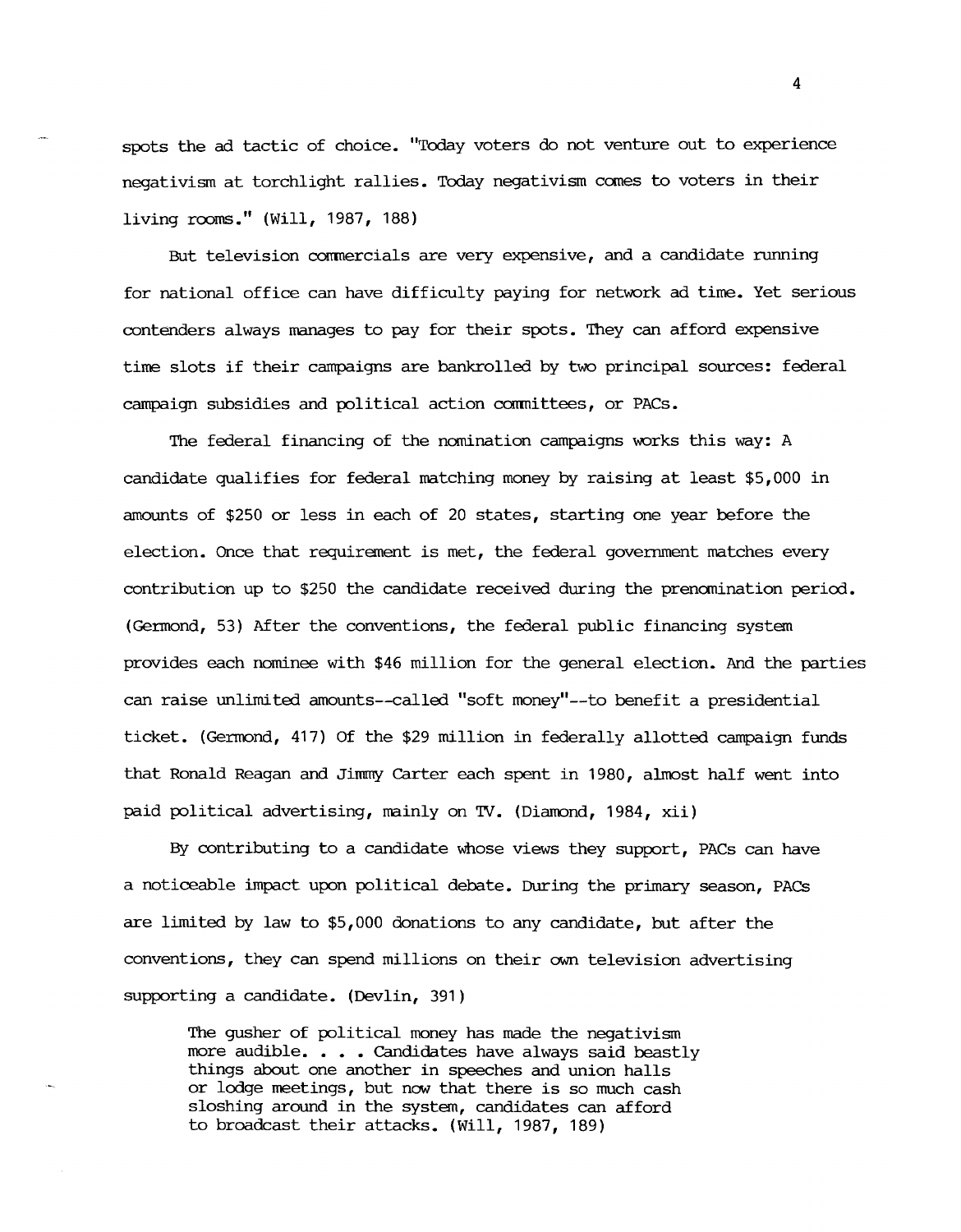After the vicious 1986 elections, Will wrote "what is new is not just the amount of negativism, it is the niggling tendentiousness of it. What is tiresome is the reckless use of a candidate's votes to characterize the candidate." Will explains: "A vote for less-than-maximum funding for a program for the handicapped or against the most stringent sanctions against South Africa becomes grounds for 30 seconds of rubbish about the candidate 'voting against the handicapped' or 'supporting **apartheid. "'**  Taken out of context, almost anything from a candidate's background can be used against him by an opponent. (Will, 1987, 190)

Although negative ads were used widely in the 1988 campaign, they weren't broadcast in earnest until after the January Iowa caucuses. In the months preceeding this first contest, all the candidates' ads followed Diamond's initial stages: identification of the candidate, then arguments for his ideas. The field of presidential hopefuls all spent a great deal of money on this farm state, hoping a big win early on would propel them to the nomination.

In the caucuses, two midwesterners prevailed. Kansas Sen. Bob Dole easily won over the other Republicans. Surprisingly, Vice President George Bush finished third behind televangelist Pat Robertson. Among the Democrats, Missouri Rep. Richard Gephardt was the top finisher. Massachusetts Gov. Michael Dukakis, an obscure figure at that time, placed third after Illinois Sen. Paul Simon. Jesse Jackson and the other Democrats were far behind.

One week later, in New Hampshire, the advertising of the Republican campaigns would shift into the third stage--attack. A strong Reagan ally, Dole had to find a way to attack the vice president personally without appearing to criticize the president. Bush had a long resume' of Washington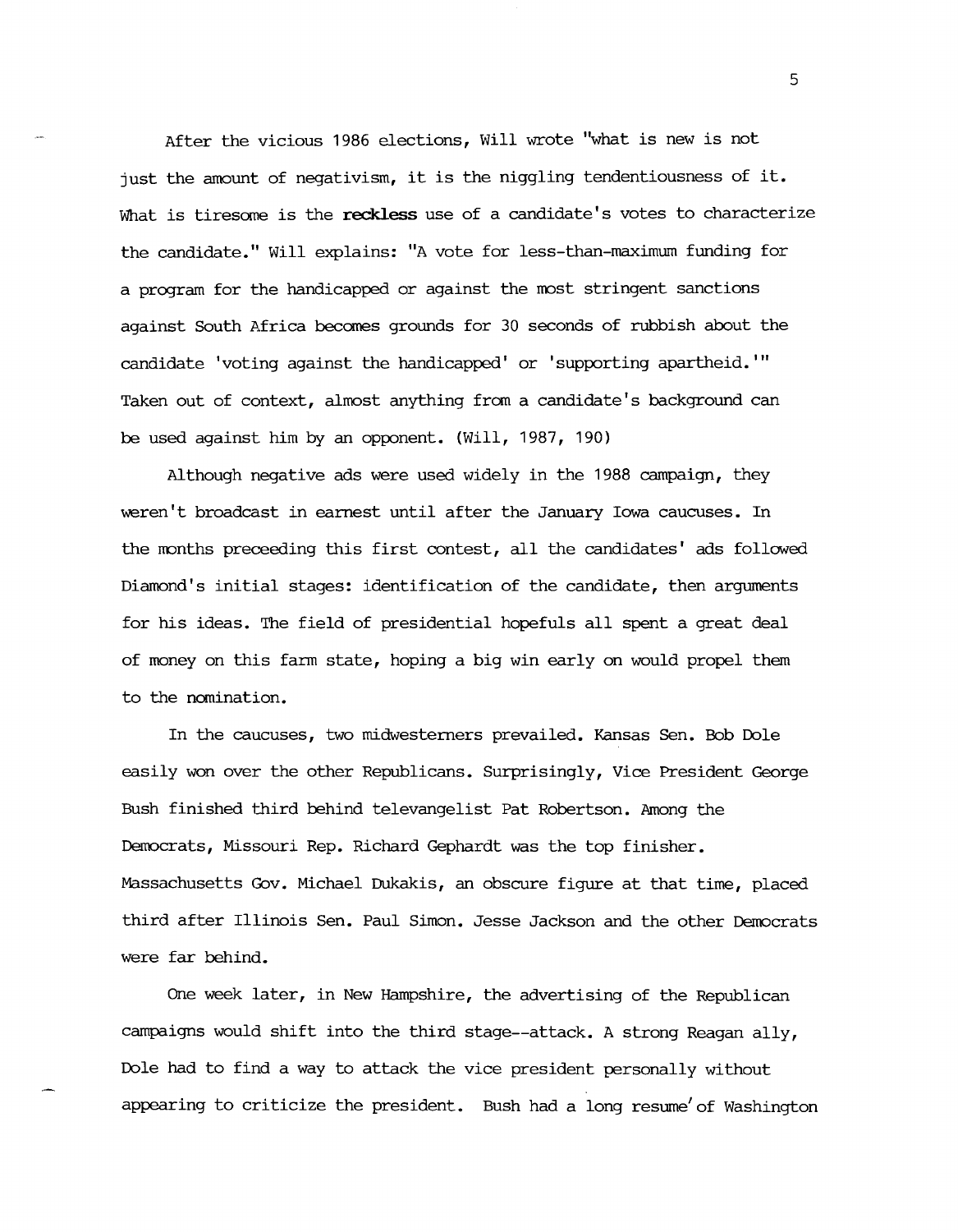jobs, but Dole believed he could jab him for his persistently low profile.

In the week before the New Hampshire primary, Dole ran two negative ads to convey this message. "In homage to the comic strip that inspired it, 'Doonesbury' featured George Bush's image fading into invisibility, with a voice-over questioning what it was he had done in all those impressive jobs." (Mathews, 94) Meanwhile, "Footprints" showed boots crossing heavy snow on the ground--without leaving any trace of footprints. The ad made the argument that George Bush had not left his mark on any of his top-level jobs. (Germond, 140)

A Dole victory over Bush in New Hampshire would have likely knocked the vice president out of contention. But Bush had on his side advertising czar Roger Ailes, who had done commercials for Richard Nixon, Gerald Ford and Ronald Reagan, and consultant Lee Atwater, Coputy director of Reagan's re-election campaign.

Ailes and Atwater insisted Bush do negative ads. Bush was hesitant, but they convinced him that attack spots were a necessity if the vice president's campaign was to survive. An ad called "Straddle" was produced just two days before the primary. Not only was it a turning point for Bush, "Straddle" was also an archetype for ads during the rest of the campaign. The teleplay was simple, but direct:

| <b>VIDEO</b>                                                                  | רו זו ב                                                                |
|-------------------------------------------------------------------------------|------------------------------------------------------------------------|
| Pictures of Bush and Dole.                                                    | Voice-over announcer:<br>"George Bush and Bob Dole on<br>leadership.   |
| Bush alone, with caption:<br>"Led Fight for INF"                              | "George Bush led the fight<br>on the INF treaty for Ronald<br>Reagan.  |
| Two pictures of Dole,<br>facing each other, with<br>the caption: "Straddled." | "Bob Dole straddled until Towans<br>pushed him into supporting<br>INF. |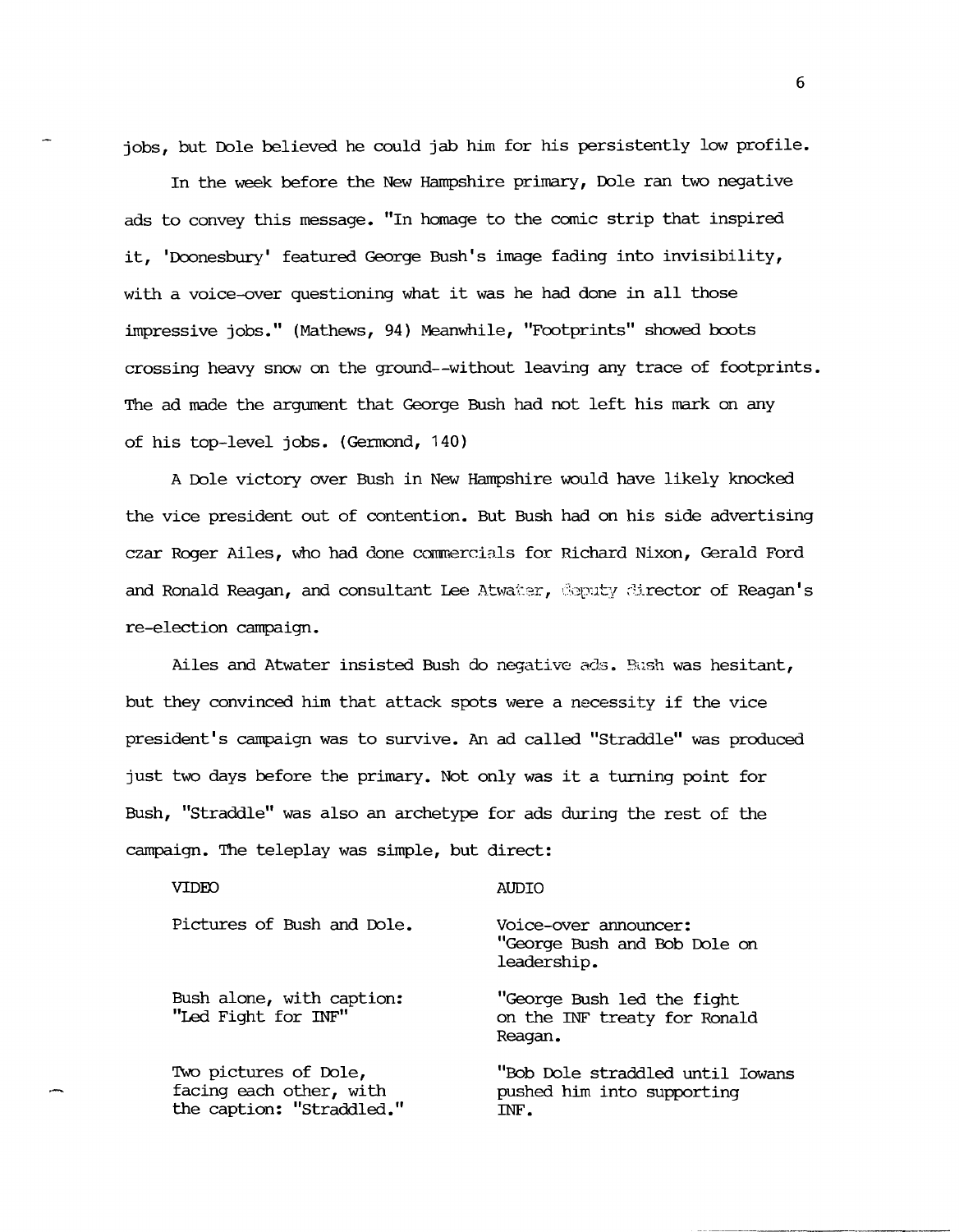| Cut back to Bush picture.<br>Caption: "Against Oil<br>Import Tax."                               | "George Bush is against an<br>oil import tax.                                                             |
|--------------------------------------------------------------------------------------------------|-----------------------------------------------------------------------------------------------------------|
| Cut back to two Doles.<br>Caption: "Straddled"                                                   | "Bob Dole straddled, but now<br>says he's for an oil import<br>fee.                                       |
| Bush picture, captioned<br>"Won't Raise Taxes"                                                   | "George Bush says he won't<br>raise taxes, period.                                                        |
| Two faces of Dole.<br>"Straddled," dissolves<br>to "Taxes--He Can't<br>Say No."<br>(German, 141) | "Bob Dole straddles, and he<br>just won't promise not to raise<br>taxes. And you know what that<br>means. |

"Straddle" was sent to TV stations the day before the primary and played constantly. The ad painted Dole as a "closet revenuer," and its late-hit timing left him no time to get out an effective answer. (Mathews, 94)

The New Hampshire results restored Bush as a serious contender for the nomination. He received 38 percent of the vote, ten points ahead of Ible, and buried Robertson, Jack Kemp and Pete DuPont. (Mathews, 94)

According to Germond (141),

"Straddle" was a classic case of seizing an opening and, with just the right amount of distortion, exploiting it. The notion that Bush "led the fight" for the intermediate-range missile treaty was ludicrous, as was the idea that Dole had been "pushed into" supporting the INF ratification. In his role as the Senate Republican leader, Ible had felt justifiably constrained not to endorse the treaty until it had been reviewed by his colleagues, some of whom had serious doubts about it . . . . But there was never any question of Dole's support for the treaty, and the claim that he had "Straddled" was farfetched. But the key element of the ad was the charge on taxes, and here Dole had left himself vulnerable because he had not  $\ldots$  inoculated himself (against the charge). The truth was that Ible was not willing to "take the pledge" on all taxes at any time, which is what New Hampshire seemed to require. But the pledge on income taxes alone might have given him some protection from the charge of staddling.

Meanwhile, in the Democratic ranks, Dukakis, Gephardt, Jackson and the other Democrats were still attempting, through commercials, to identify themselves to voters and make known their individual themes. Dukakis rebounded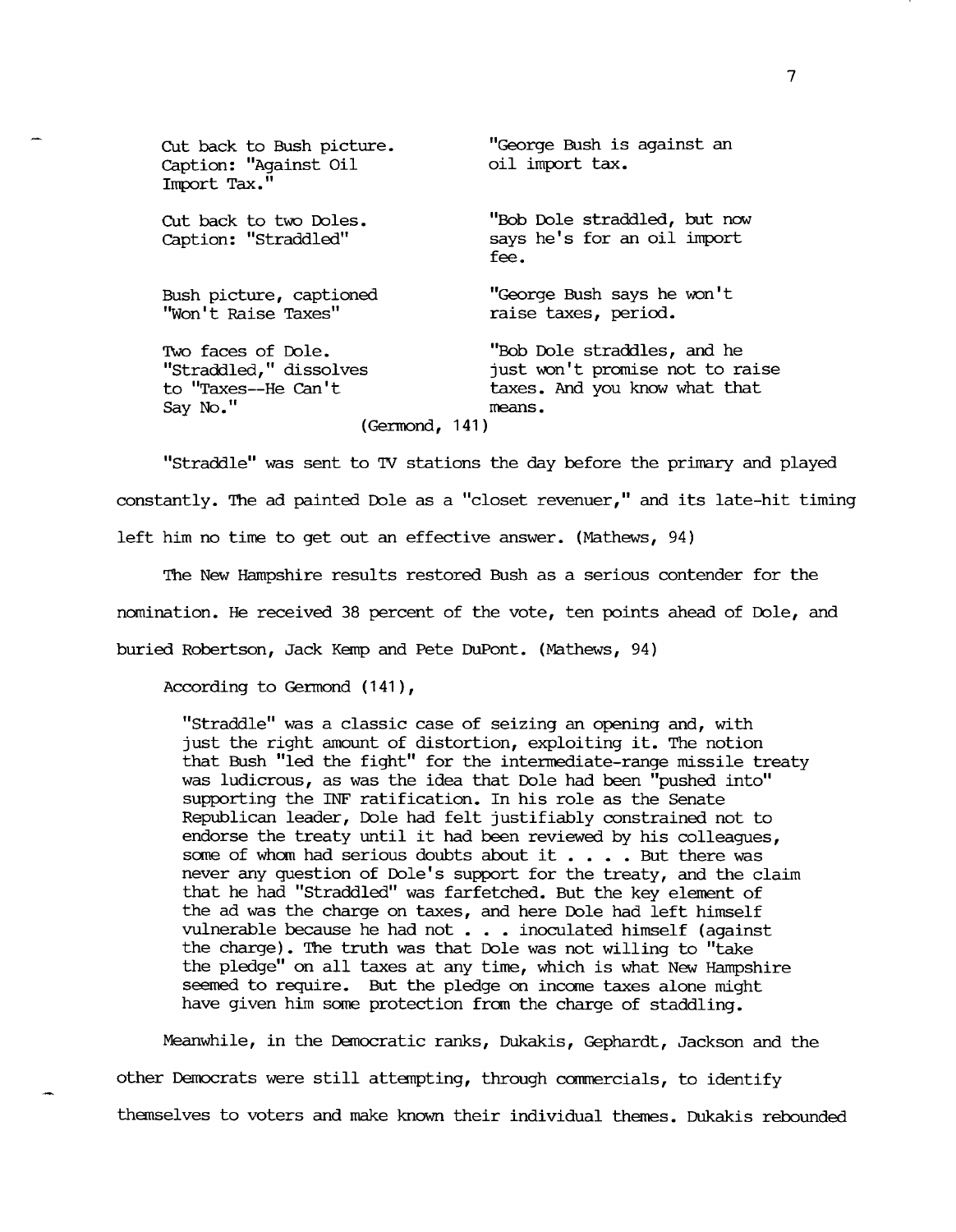and won in New Hampshire, and he and Gephardt emerged as the front-runners.

The first strong use of negative ads among the Democratic candidates was seen in the South Dakota primary. Gephardt stymied Dukakis with a negative spot titled "Belgian Endive," that was similar to Bush's "Straddle." The ad "highlighted how out of touch a liberal, northeastern governor is with the common people of the farm states." (Payne, 374)

### VIDED

AUDIO

Photos of Gephardt and Dukakis with caption "Compare Two Candidates. "

Gephardt photo shows him walking with union workers. caption: "Trade Bill to Save Jobs." Under Gephardt photo, "Yes;" under Dukakis, "No."

Gephardt photo now shows him at a rally with a child in his arms. Caption: "Save The Family Farm Bill." Under Gephardt, "Yes;" under Dukakis, "?"

CUt to newspaper headline: "Dukakis to fanners. Grow blueberries, flowers, and Belgian endive. Washington Post, Feb. 15, 1987."

cut back to photos. Gephardt shown talking to women. Under photo, "cut Taxes;" under Dukakis, "Raised Taxes."

CUt to photo of Gephardt mingling with a crowd at a rally.

cut to photo of Dukakis. caption: "Belgian Endive?" Voice-over announcer: "canpare two candidates for President.

"Dick Gephardt is fighting for a bill to save American jobs. Mike Dukakis is opposed to it.

"Gephardt is for the family farm bill. Dukakis won't take a stand.

"He says our farmers have to diversify and grow blueberries, flowers and Belgian endive.

"Gephardt fought to cut income taxes. Dukakis is one of the biggest tax raisers in Massachussetts history.

"These are some of the reasons why southerners are for Gep hardt, not Dukakis.

"Belgian Endive?"

## (Payne, 374-375)

Gephardt beat Dukakis 44 percent to 31 in South Dakota--"a defeat virtually

everyone in the Dukakis campaign was convinced could be traced to the failure

to respond on 'Belgian Endive. **"'** (Germond, 278)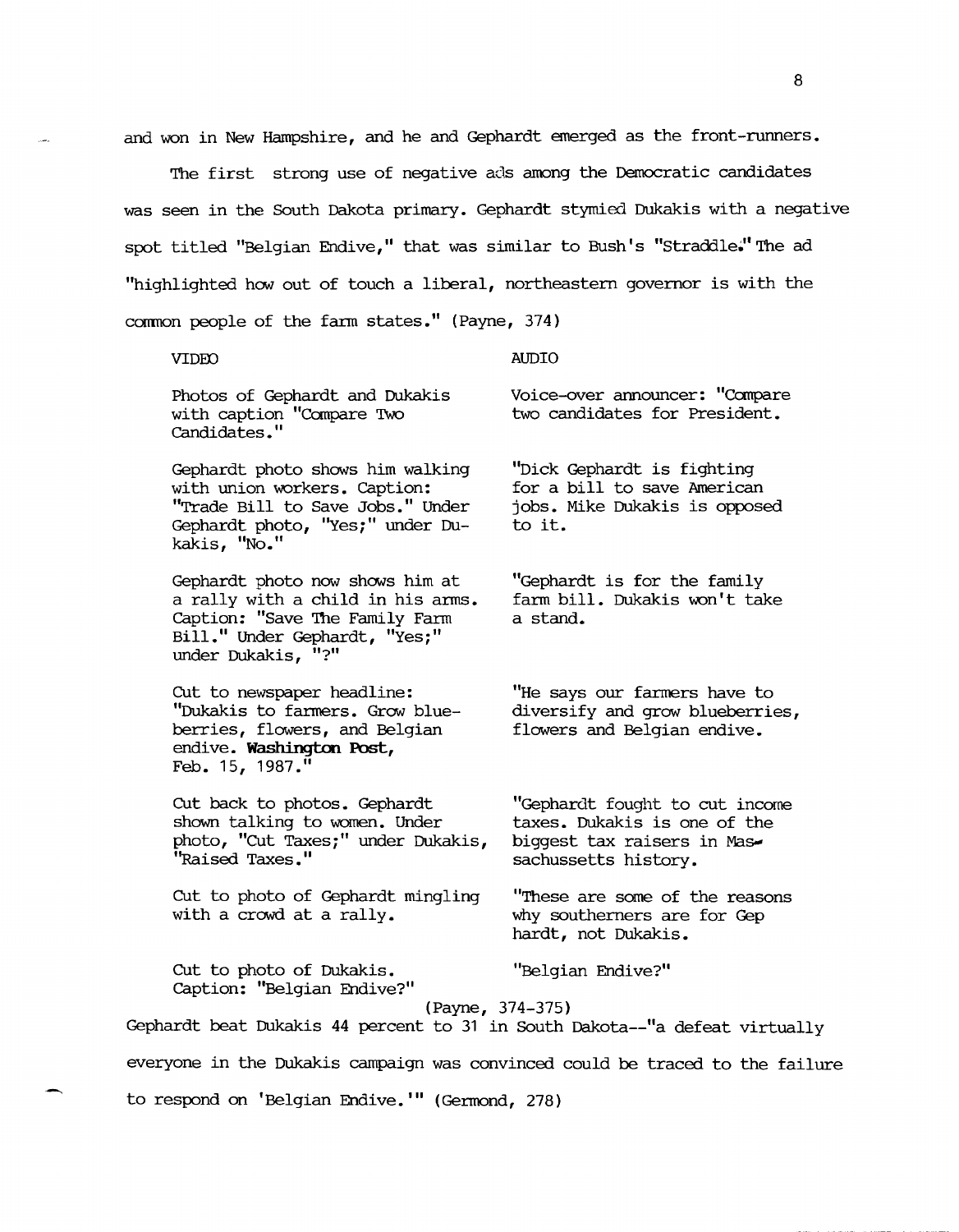But Dukakis was to have his revenge on March 7, "Super Tuesday," the mega-primary of 20 southern states. Gephardt suffered significant damage because of two negative Dukakis spots that aired allover the South. "List" ridiculed Gephardt's populist campaign slogan, "It's your fight, too," by showing a scrolling caption listing all the big corporations from whose political action canmittees Gephardt's campaign had accepted contributions. "Kind of makes you wonder," said the voice-over. "Is Dick Gephardt really fighting your fight--or theirs?" (Germond, 284)

According to Germond  $(284)$ , "the commercial credited with doing the most to undermine Gephardt distilled the case against him on inconsistency." The thirty-second spot, "Flip-Flops," showed an acrobat--a man in a suit whose hair had been spray-painted red to resemble Gephardt's --doing flips and jumping through hoops.

VIDEO

AUDIO

| Acrobat as "Gephart" does         | Voice-over: "Congressman         |  |
|-----------------------------------|----------------------------------|--|
| forward and reverse flips         | Dick Gephardt has flip-flopped   |  |
| across the screen.                | on a lot of issues. He's         |  |
| Captions: "The Gephardt record    | been both for and against        |  |
| Reaganomics  Minimum              | Reaganomics, for and against     |  |
| wage Social Security              | raising the minimum wage, for    |  |
| Corporate PAC money."             | and against freezing Social      |  |
|                                   | Security benefits. Congressman   |  |
|                                   | Dick Gephardt acts tough toward  |  |
|                                   | big corporations but takes       |  |
|                                   | their PAC money."                |  |
|                                   |                                  |  |
| Cut to Dukakis talking to voters. | "Mike Dukakis refuses PAC money, |  |
|                                   | opposes Reaganomics and supports |  |
|                                   | a strong minimum wage and Social |  |
|                                   | Security. You know where Michael |  |
|                                   | Dukakis stands."                 |  |
| Cut back to acrobat doing flips.  | "But Congressman Dick Gephardt?  |  |
| Scene freezes him in mid-air.     | He's still up in the air."       |  |
|                                   |                                  |  |
| (Germond, 284)                    |                                  |  |

Dukakis knocked off Gephardt with the ads. Commercials had become the prime sources of information that shaped opinion polls in the 1988 campaign.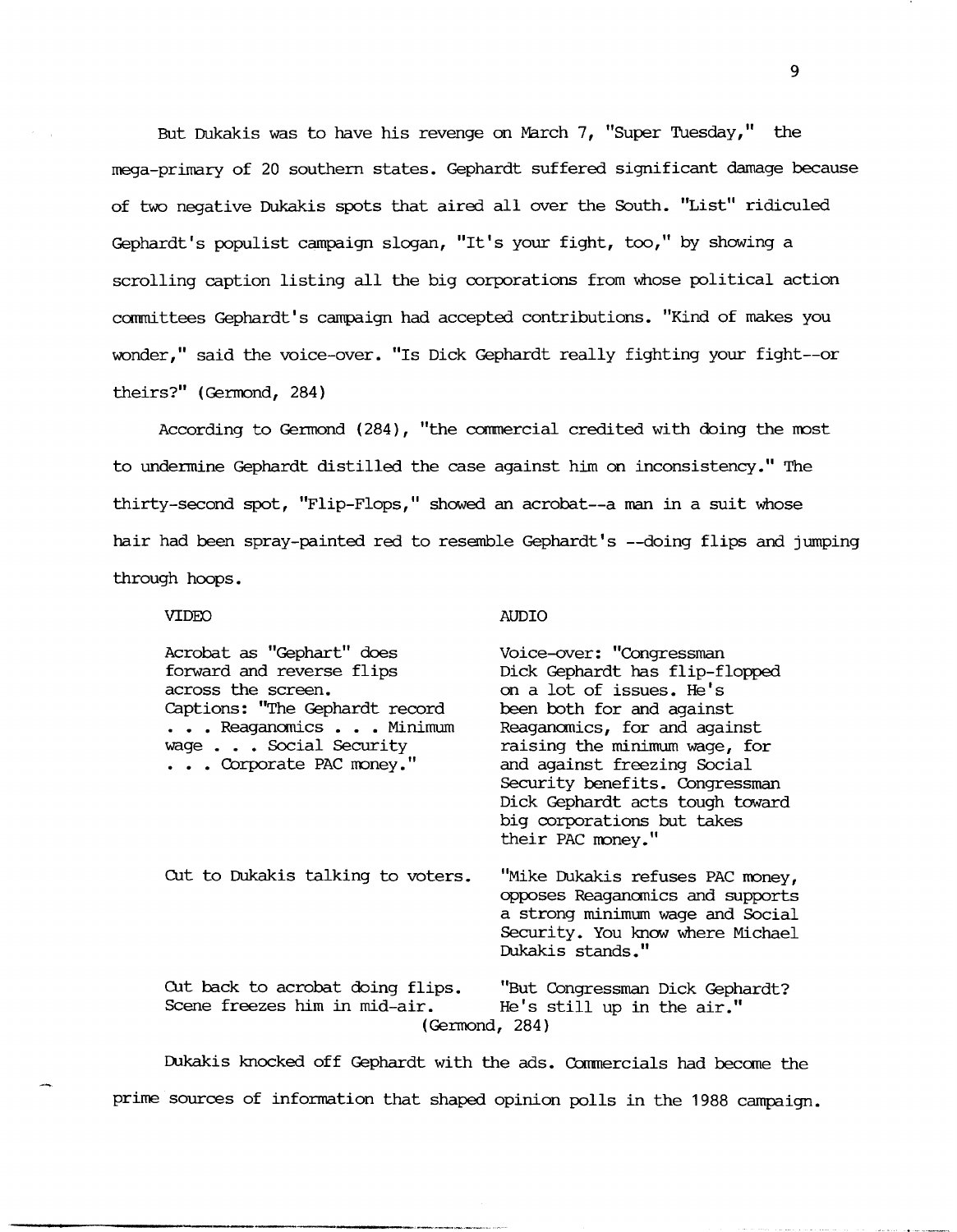"The only thing we really saw move the (poll) numbers was paid TV (advertisements)," Gephardt later said. "People didn't have a lot of infonnation about any of us (candidates)." (Germond,  $284$ )

Dukakis' SUper Tuesday victories put him well on the way toward the Democratic nomination, and he eventually finished off Jesse Jackson and Albert Gore in the North. Bush, meanwhile, had easily done in Ible on Super Tuesday, thus locking up the Republican nomination.

In May, as the primaries were coming to an end, George Bush was not well liked and Michael Dukakis was largely unknown. According to Gallup and other polls, support for either candidate was a virtual tie, with many voters undecided. Relatively few voters had strong attachments to either candidate, but twice as many of Dukakis' supporters felt strongly about their candidate (38 to 19 percent.) (Pamper, 125)

Even before the conventions, Ailes and Atwater convinced Bush that the only way to beat Dukakis was to stage a negative campaign, as they had against Ible. It would be much easier for Bush to raise Dukakis' negative ratings than to lower his own. "If Bush could not pump himself up, he could at least tear Dukakis down." (Mathews, 100) This was to be Bush's strategy throughout the campaign.

Dukakis and his campaign workers were buoyed by an NBC poll taken after the July Democratic Convention that had Dukakis leading by 17 points, 51 percent to Bush's 34. (Gerrrond, 359) Unlike the Bush camp, the Dukakis media campaign had no overall advertising strategy. (Devlin, 398) Although it was obvious that Bush would stage a negative campaign, Dukakis resisted doing negative ads, thinking he could take the high road. For example, after the Democratic convention, his commercials were all in a positive vein. "Dukakis was conditioned to a long race and thought that negative charges about his record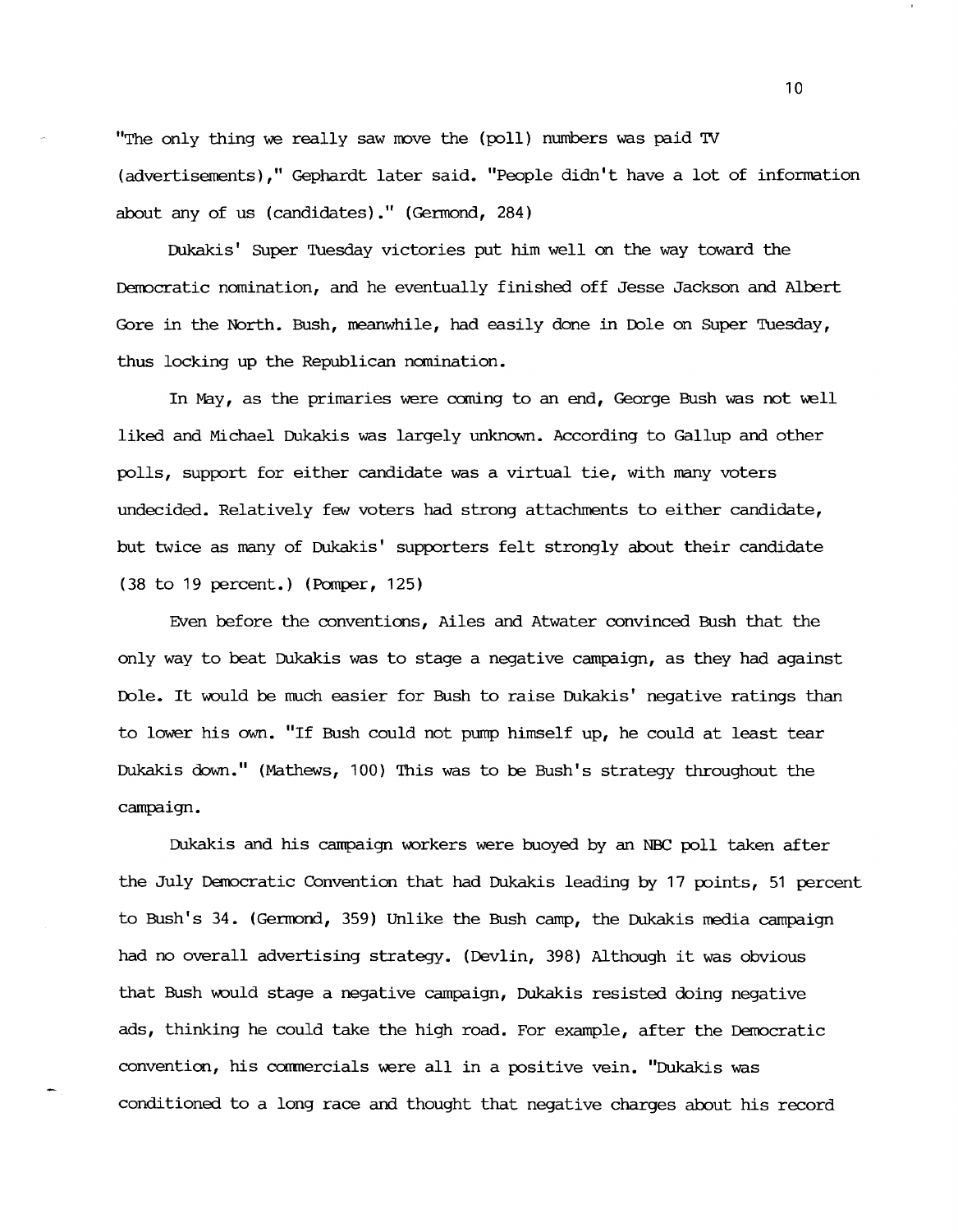would subside or not be believed." (Devlin, 400)

The task of Bush's media campaign was clear: it focused on criticizing Dukakis' liberalism while claiming the governor lacked patriotism. Dukakis' views on the Pledge of Allegiance and taxes, and his membership in the American Civil Liberties Union were fodder for Bush attacks on the stump. But the best weapons of the Bush campaign were negative TV ads. When Dukakis failed to answer their charges, they became even more potent.

Bush commercials slashed Dukakis on three main issues: the environment, national defense and particularly crime--the latter because of a black convict named Willie Horton. (Devlin, 394) As is now well known, Gov. Dukakis had granted a prison furlough to Horton, a first-degree murderer. While on furlough, Horton went on a kidnapping and raping spree. Because of massive outrage in Massachusetts over the case, Dukakis put an end to the furlough program. But Horton would become Bush's most valuable player.(Barrett, 20)

Bush's advisors deemed crime so important an issue that Dukakis was hit with it first through two ads, "Crime Quiz" and "Revolving Door." "Crime Quiz" showed a canplementary photo of Bush and a photo that, according to Devlin, "made Dukakis look like a sleaze." The announcer shot out a series of questions: "Who gave weekend passes to first-degree murderers who were not even eligible for parole? . . . Who vetoed mandatory sentences for drug dealers? . . . Who opposes capital punishment in all cases and even vetoed the death penalty for cop killers?" The viewer did not have to guess which candidate, because an "oily-looking" picture of Dukakis zoomed to the forefront after each question, a la "Straddle." (Devlin, 394)

The black-and-white 30-second ad "Revolving Door," which was filmed at the utah state prison, will probably go down in political history as the hallmark negative ad of the 1988 campaign:

-,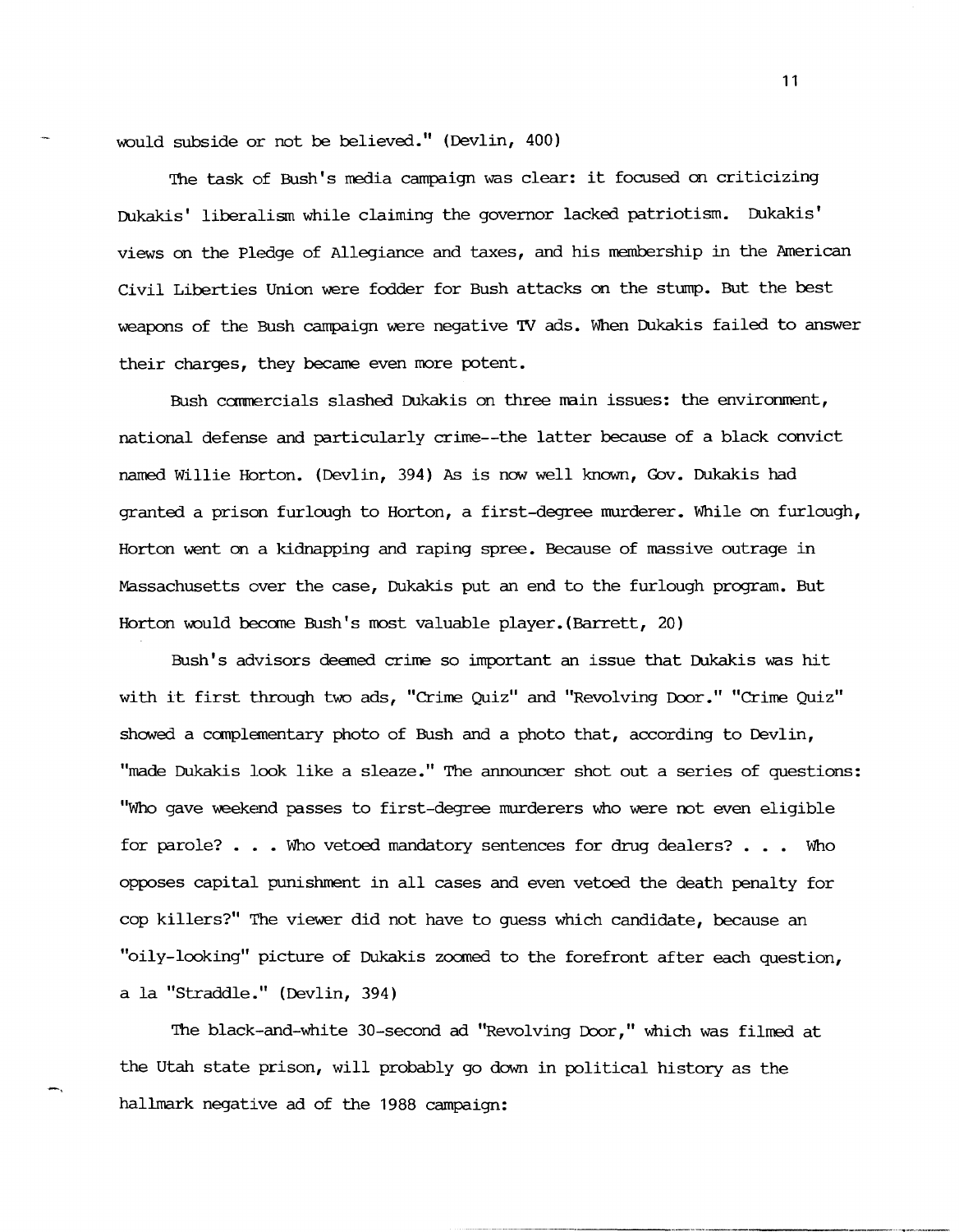## VIDEO AUDIO

A guard with a gun walks along a barbed wire fence.

A revolving door formed by bars rotates as men in prison clothes, some black and Hispanic, walk in and back out the door in a long line. caption: "268 Escaped."

Closeup of the prisoners in slow motion revolving through the door.

caption: "And Many Are still At Large."

Cut to a guard on a roof with a watchtower in the background.

A small color picture of Bush appears. Small caption: "Paid for by Bush/Quayle 88."

(Devlin, 389)

"Revolving Door" was "the single most effective (ad), by the estimates of most professionals, and one whose impact probably could not be overstated." (Germond, 41 0) Democrats charged racism because the black and Hispanic "prisoners" in the line supposedly daninated the images.

Later, independent groups supporting Bush aired several powerful TV ads on this issue, including one featuring the victims of Horton's crime spree.(Panper, 86) Another showed a photo of the murderer himself, glaring out of the screen with the caption "Horton received 10 weekend passes fran prison."

The ads drew criticism for a lack of fairness:

a drum . . . ominous music ... metal stairs. Voice-over: "As governor, Michael Dukakis vetoed mandatory sentences for drug dealers.

"He vetoed the death penalty.

"His revolving door prison policy gave weekend furloughs to first-degree murderers not eligible for parole.

"While out, many committed other crimes like kidnapping and rape.

"And many are still at large.

"Now Michael Dukakis says he wants to do for America what he's done for Massachusetts.

"America can't afford that risk!"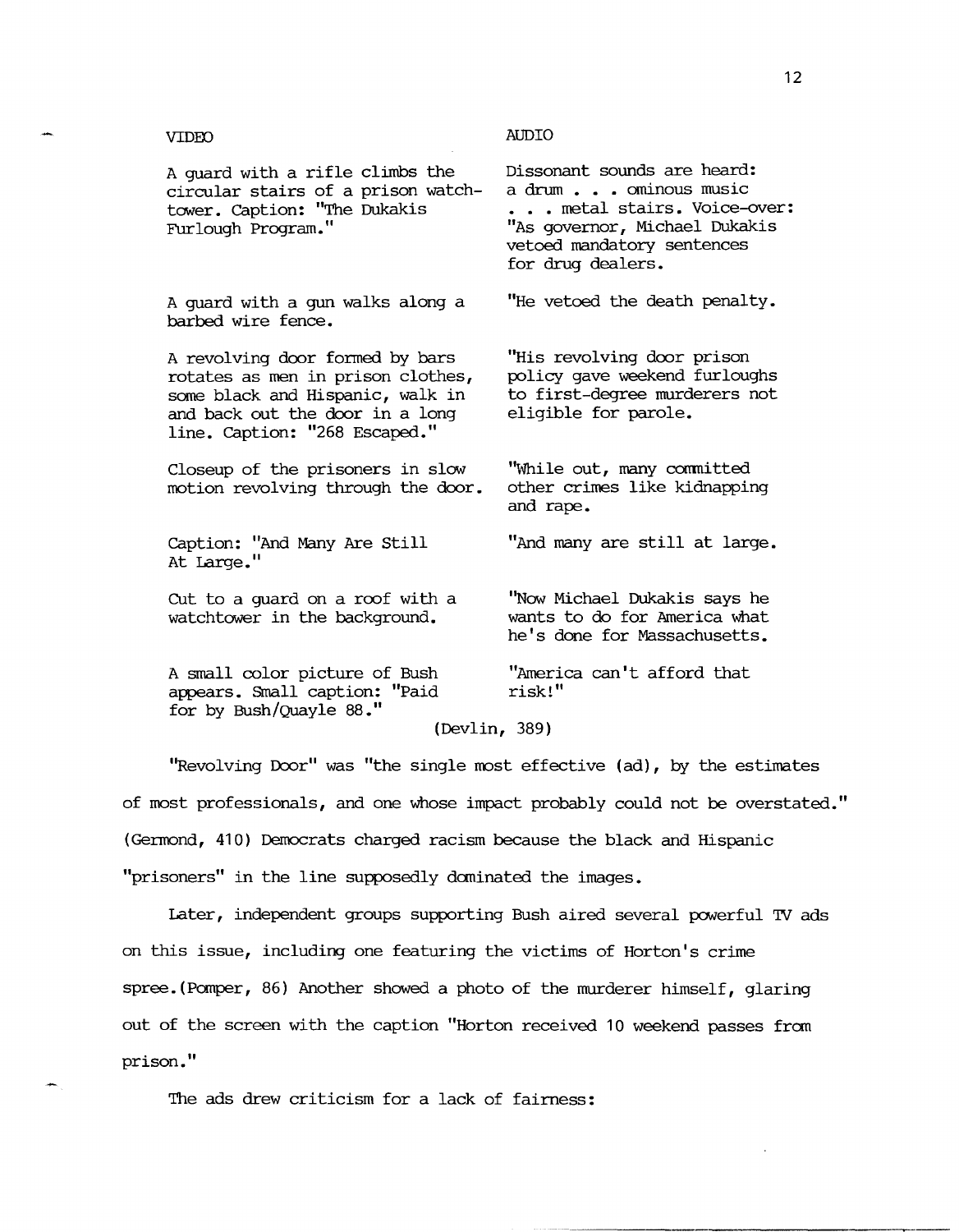Most states have prisoner furlough programs, and murders have occurred as a result, including one in California during Ronald Reagan's tenns as governor and in the federal furlough program while Bush was vice president. Ironically, the crime rate dropped sharply in Massachusetts since 1982. (Pomper, 86)

And, controlling crime is not a major policy issue of the federal government--it

is a responsibility mainly of state and local governments.

If the Republican crime assault had stopped with pointing out the recklessness of the Massachusetts furlough policy which Dukakis once supported, then Democrats and blacks would have no just cause for complaints. But, as

Barrett noted,

the Republican attack did not stop there. Instead, Bush's handlers tapped into the rich lode of white fear and resentment of blacks that the G.O.P. staked out more than 20 years ago, when the party of Lincoln recast itself as the embodiment of the white backlash. In Horton, Bush's staffers found a potent symbolic twofer: a means by which to appeal to the legitimate issue of crime while simultaneously stirring racial fears. (Barrett, 20)

The crime ads caused a marked shift among "Reagan Democrats," people who identified themselves as Democrats but who had voted for Reagan in 1980 and 1984. Dukakis had hoped to win among this group. But by enforcing Reagan Democrats' concerns about liberal crime policies,

the ads forced Dukakis to react to Bush's initiatives rather than set his own agenda. The impact was quick to be felt in the polls. . . . Coming from a double-digit deficit in early August, Bush had pulled ahead of Dukakis by the end of the month. For the first time in the campaign, more people had a favorable than unfavorable opinion of George Bush. (Pomper, 87)

On the environment issue, Ailes scored a hit for Bush against Dukakis with the 30-second "Harbor" ad. Filmed in garish color, "Harbor" depicted the Boston harbor oozing with sewer pipes, floating debris, and garbage washing up on the shore. The voice-over began, "As a candidate, Michael Dukakis called Boston Harbor an open sewer. As governor, he had the opportunity to do something about it, but chose not to." (Devlin, 395)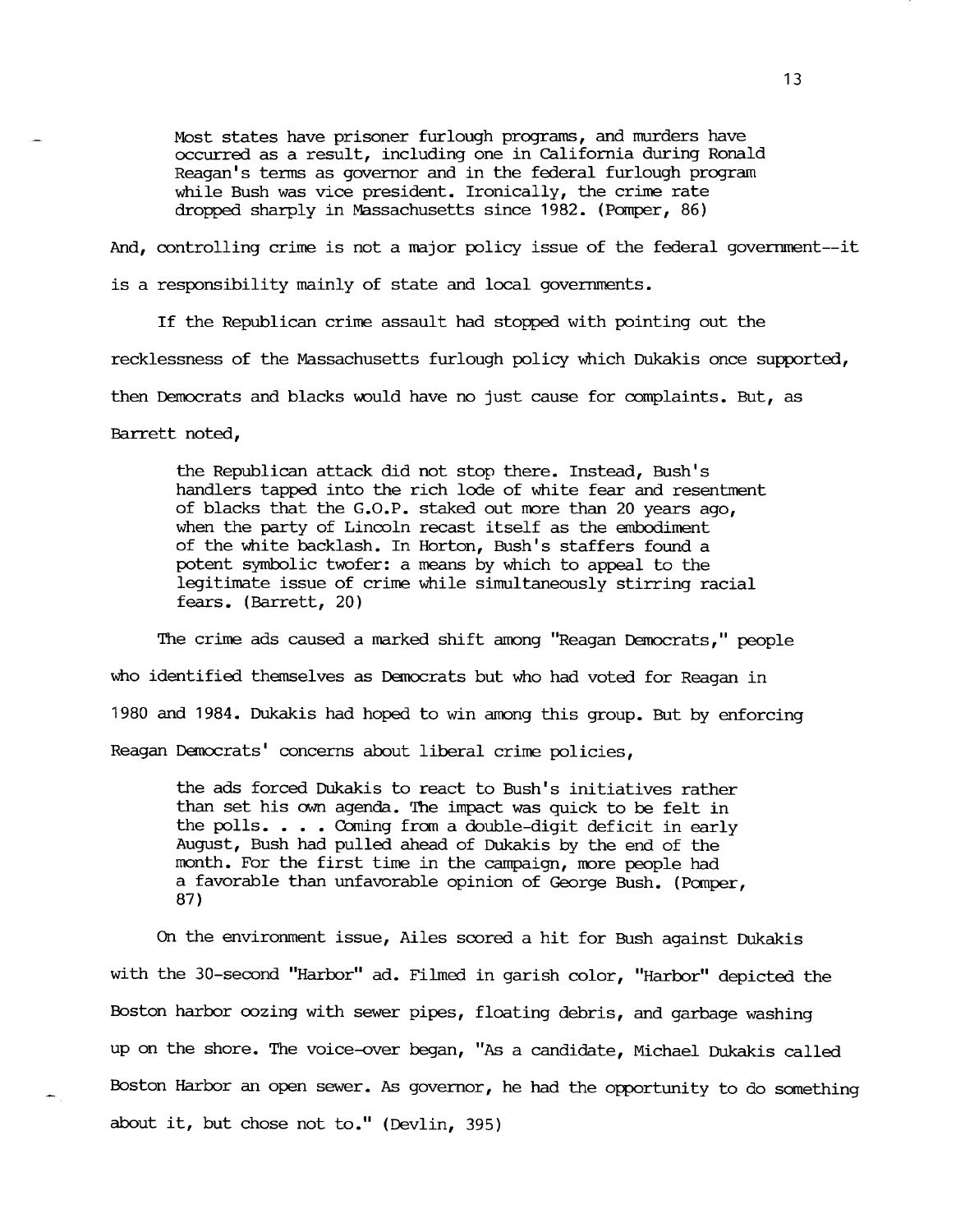When it came to an attacking Dukakis on national defense, Bush was presented with a freebie. At a defense plant in Michigan, Dukakis' photo opportunity turned into a debacle when the Democrat donned a crash helmet and rode in an M-1 tank. The governor looked ridiculous, and Ailes and Atwater jumped at the chance to use footage of the stunt in an ad:

### VIDED

AUDIO

| Dukakis riding around in<br>tank, smiling and waving.<br>Caption identical to the<br>narration crawls up the screen. | VO: "Michael Dukakis has opposed<br>virtually every defense system<br>we developed. He opposed new<br>aircraft carriers. He opposed<br>antisatellite weapons. He opposed<br>four missile systems, including<br>the Pershing Two Missile<br>deployment. Dukakis opposed the<br>Stealth bomber and a ground<br>emergency warning system against<br>nuclear attack. He even criticized<br>our rescue mission to Grenada<br>and our strike against Libya. |
|----------------------------------------------------------------------------------------------------------------------|-------------------------------------------------------------------------------------------------------------------------------------------------------------------------------------------------------------------------------------------------------------------------------------------------------------------------------------------------------------------------------------------------------------------------------------------------------|
|                                                                                                                      | And now he wants to be our                                                                                                                                                                                                                                                                                                                                                                                                                            |
| Close-up and freeze of Dukakis<br>smiling into the camera.<br>(Germond, 411)                                         | Commander-in-Chief. America can't<br>afford that risk."                                                                                                                                                                                                                                                                                                                                                                                               |
|                                                                                                                      |                                                                                                                                                                                                                                                                                                                                                                                                                                                       |

The summary of Dukakis's position on defense priorities was, unsurprisingly, a clever distortion and misrepresentation. Dukakis had, for example, supported the Stealth bomber throughout the campaign. (Devlin, 396) But the mere picture of Dukakis looking like Beetle Bailey in the tank was itself devastating. (Germond, 411)

Reporters covered Dukakis complaining that the "Tank" ad was unfair, but then the network news programs replayed the commercial, giving it more credibility. (Broadcasting, 27)

By Labor Day, George Bush had succeeded in getting people to like him and not to like Michael Dukakis. The Democratic candidate, still largely an unknown to two out of five voters, had as many voters disliking him as liking him. (Pomper, 127)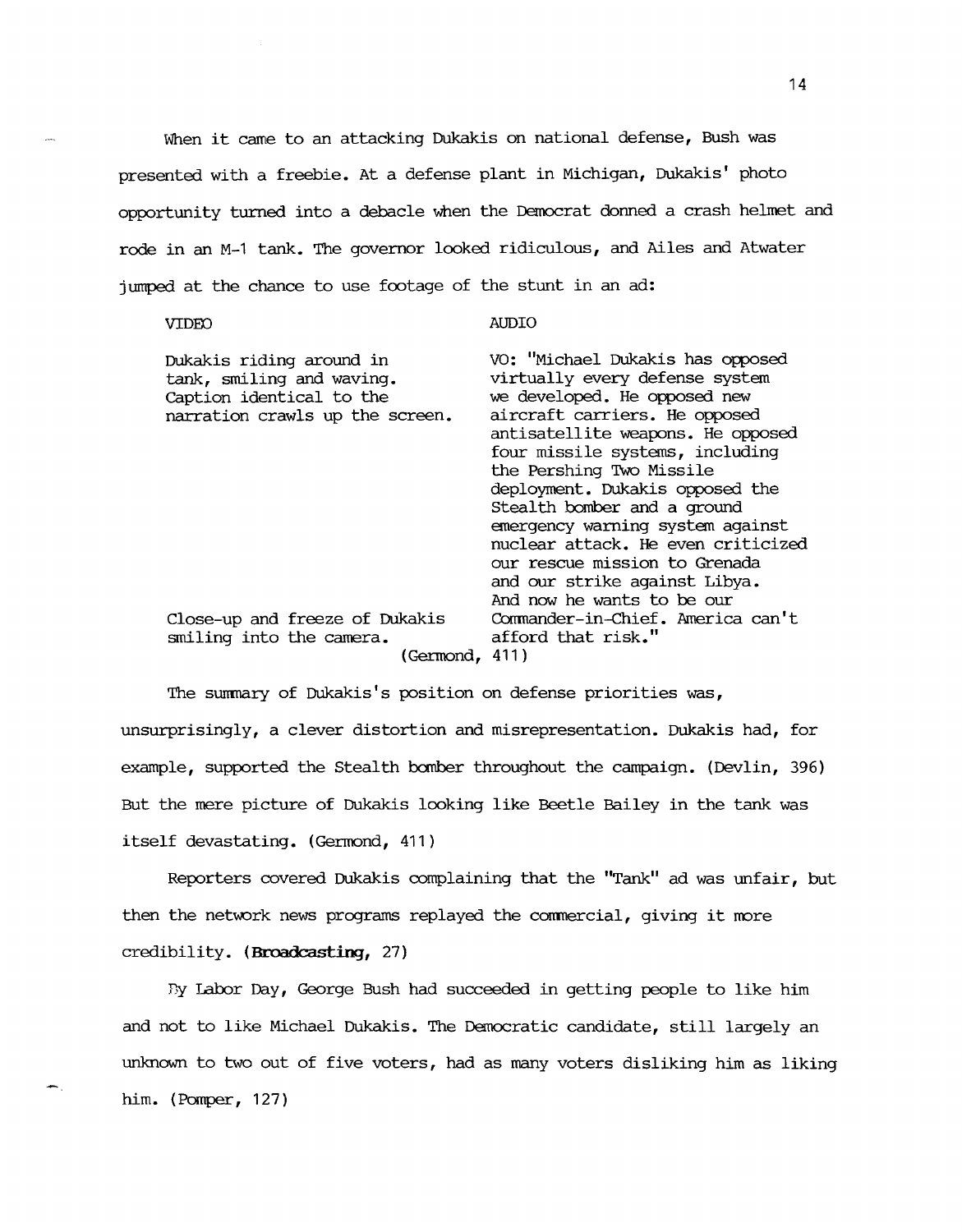If Dukakis had learned anything fram his negative ad battle with Gephardt, he didn't show it in the struggle against Bush. Dukakis' ad campaign was wracked with problems:

--His media staff was disarray. There was no Ailes or Atwater at the helm to deflect Bush's charges, much less define Bush negatively. Dukakis staffers reported to a "hydra-headed" operation that was slow to give orders. Dukakis' top personnel went through drastic changes in three months, with same advisers being fired soon after they were hired. (Devlin, 397) The confusion resulted in foolish decisions, like putting the governor in a tank.

--Dukakis did not like negative ads, and it was hard to get his approval to do a negative ad. He personally scuttled or made changes in several potentially effective commercials.

--The ads that were made were produced quickly and poorly. Several featured dull word crawls with no pictures. Devlin called them "canmercials for the deaf . . . . (Dukakis' ad people) thought television was an electronic newspaper." (Devlin, 398-399)

--There was difficulty in making the negative ads stick. Because the vice presidency is perceived as being a powerless office, Bush had a certain invulnerability to the criticisms of the Reagan administration. (Devlin, 399)

By comparison to the Bush ads, Dukakis' commercials had less distortion, but they were ineffective in getting his message across. For example, in the crucial period of late September, what was produced and shown consisted of five ads in a "packaging" series--ads depicting George Bush's handlers cynically plotting strategy. (Devlin, 400)

In a spot called "Funny," actors appearing to be Bush advertising people are brainstorming a new spot promoting Bush as "a strong, experienced leader," as members of the group caustically note what are intended to reflect conflicts with that notion: "He was head of the task force on drugs," says one. "And drug traffic goes up 400 percent," says another.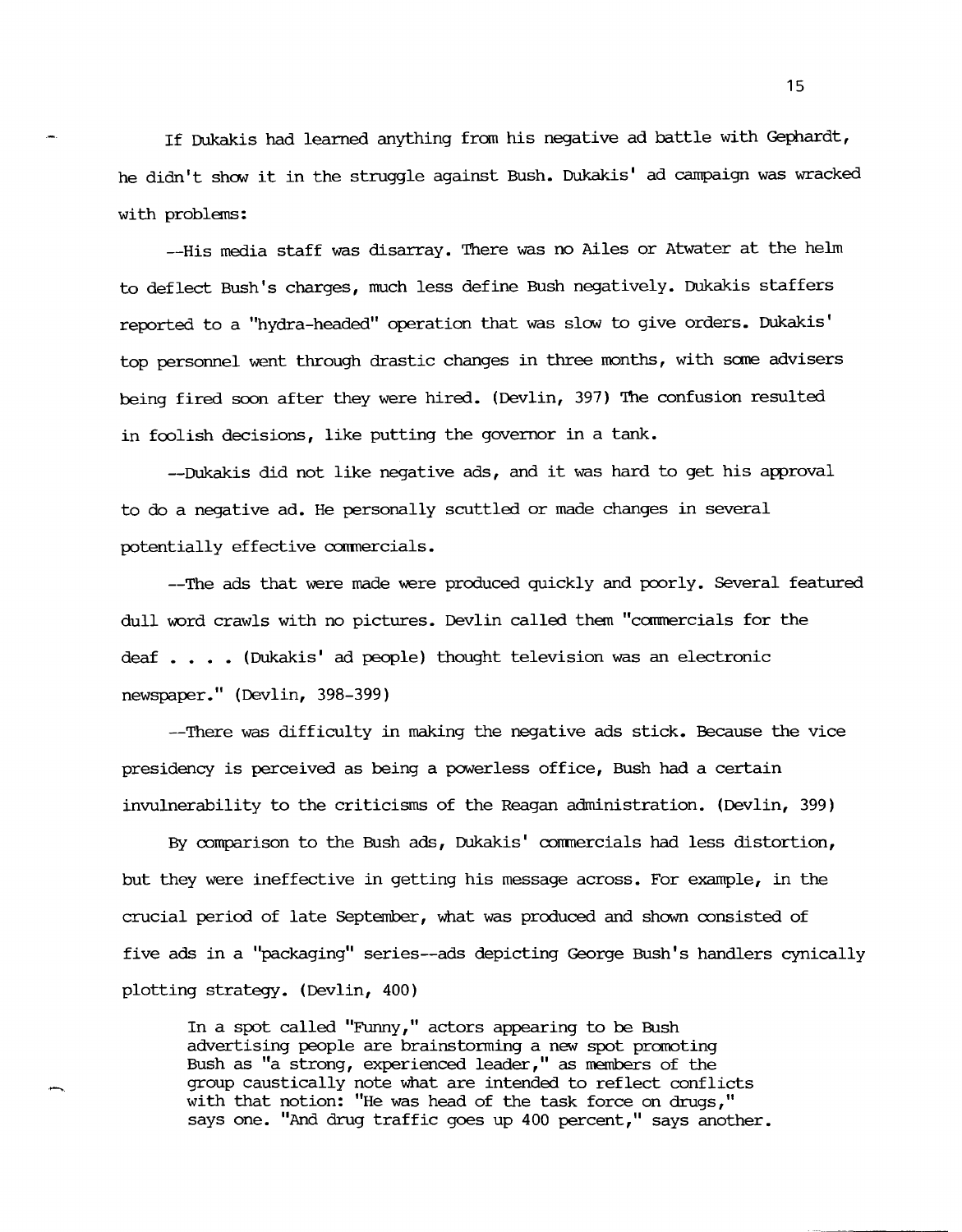"Very amusing," says a third, obviously troubled. "They're trying to sell you a package," says a voice-over at the close. "Wouldn't you rather choose a president?" It was not clear the message of cynicism came through; the message was criticized by same as leaving viewers confused as to which camp was running the spot. (Broadcasting, 29)

The "packaging" series tried to subtly respond to Bush's attacks, both past and future, "but the ads were too much 'inside baseball' for casual viewer-voters to grasp." (Gennond, 411)

<sup>A</sup>far superior Dukakis ad was "OVal Office," which criticized Bush's controversial selection of Indiana Sen. Dan Quayle as his running mate.

VIDED

AUDIO

A picture of the OVal Office appears with no one in it.

**New York Times** headline: "President Roosevelt Dead" while Harry Truman takes the oath of office. Zoom in on desk and chair. Headline: "Kennedy Is Killed by Sniper" as Lyndon Johnson is pictured taking his oath.

Zoom-in closer on the empty desk and chair. Headline: "Nixon Resigns" as Gerald Ford is pictured taking his oath.

Zoom-in on empty chair.

The beat of a heart is heard. vo: "The most powerful man in the world is also mortal.

"We know this all to well in America.

One in five American Vice Presidents have had to rise to the duties of Commander in Chief.

"One in five have had to take on the responsibilities of the most powerful office in the world.

"For this job, after five months of reflection, George Bush made his personal choice--J. Danforth Quayle.

Close-up of chair. caption: "Hopefully we will never know how great a lapse of judgment that really was." Picture fades to black, but caption remains.

"Hopefully, we will never know how great a lapse of judgment that really was."

(Devlin, 390)

Unfortunately for Dukakis, "OVal Office" was too little, too late. ''vice presidential candidates rarely have much effect on the presidential vote,"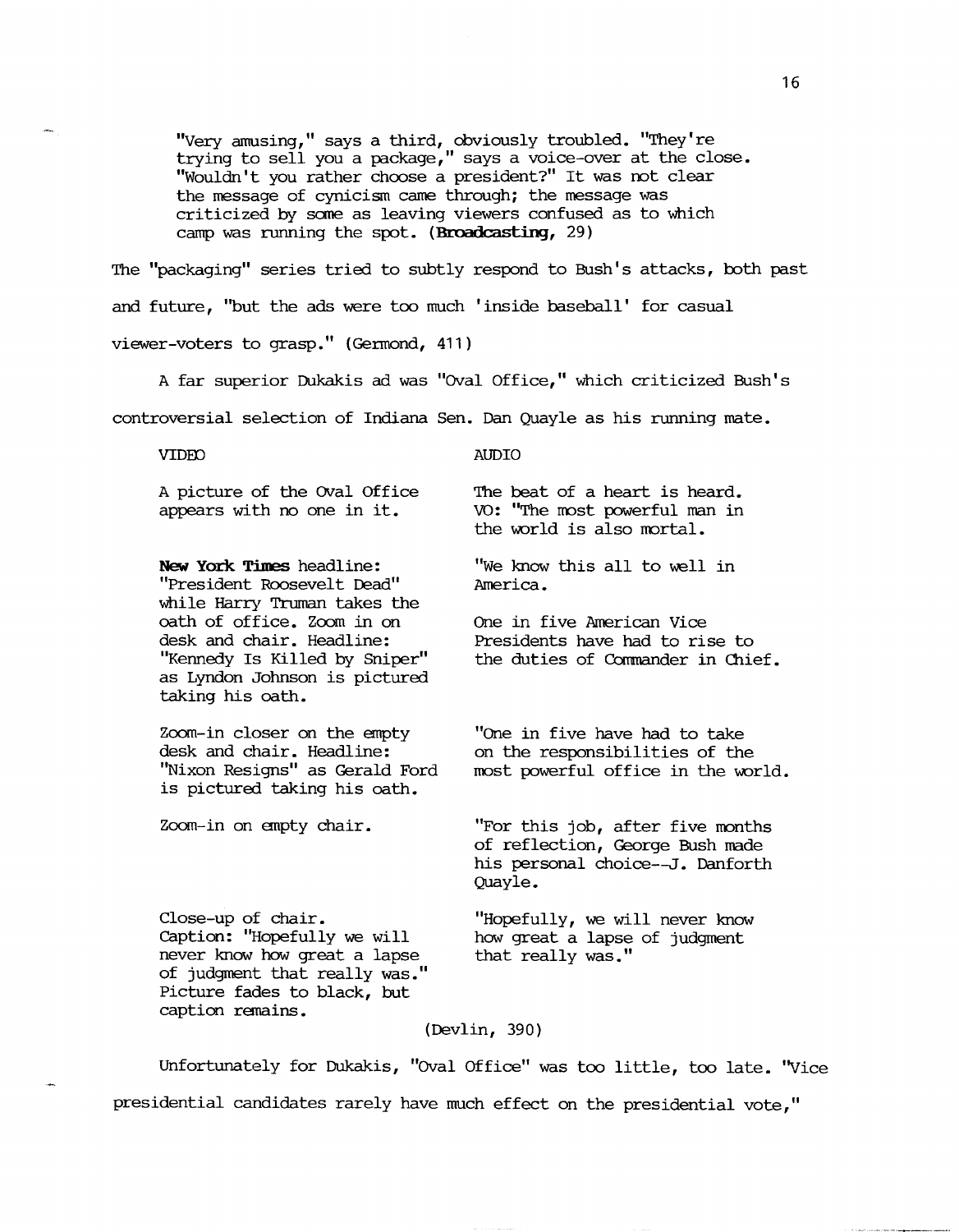## writes Pomper.

It was relatively easy to raise people's doubts about Dan Quayle. It was much harder to convince prospective Bush supporters that because of Quayle's inadequacies, they ought to switch to Dukakis. • • • Quayle's weakness offered Bush an odd advantage. Quayle made Bush look strong (by comparison) • • • • Quayle was George Bush's George Bush. (Pomper, 93)

other potentially helpful Dukakis ads, even the less negative ones, never made it to the screen. "Jimmy" showed a young man working in a pizza parlor, flipping dough. The voice-over explains that "Jimmy got accepted to college, but his family **couldn't** afford tuition." The announcer mentions Republican freezes in federal financial aid. Dukakis then appears onscreen as the voice says "Mike Dukakis wants to help. . . If a kid like Jimmy has the grades for college, America should find a way to send him  $\ldots$  " The ad was supposed to receive major air time on NBC during the Olympics, but it didn't. "The leadership vacuum and bureaucratic folly of the Dukakis advertising effort all but guaranteed such mistakes. A well-organized and well-thought-out effort might have helped.' (Diamond, 1989, 385)

Some of the Dukakis spots, such as "OVal Office," were individually "canpetent," but they **didn't** add up to a coherent whole. According to Diamond (1989, 385), "They were isolated, unrelated to what the candidate was saying at news events . . . . Not surprisingly, Dukakis' advertising did little to stop the candidate's post-convention slide, much less move him forward."

By the beginning of October, Bush's verbal assaults on Dukakis hit their mark: Dukakis' negative ratings slipped to an eight percent deficit, while 10 percent more of the people surveyed found Bush favorable than unfavorable. (Pomper, 127)

Pomper noted that one reason the Bush campaign stayed with the negative appeals was that "after many months of work, George Bush was still not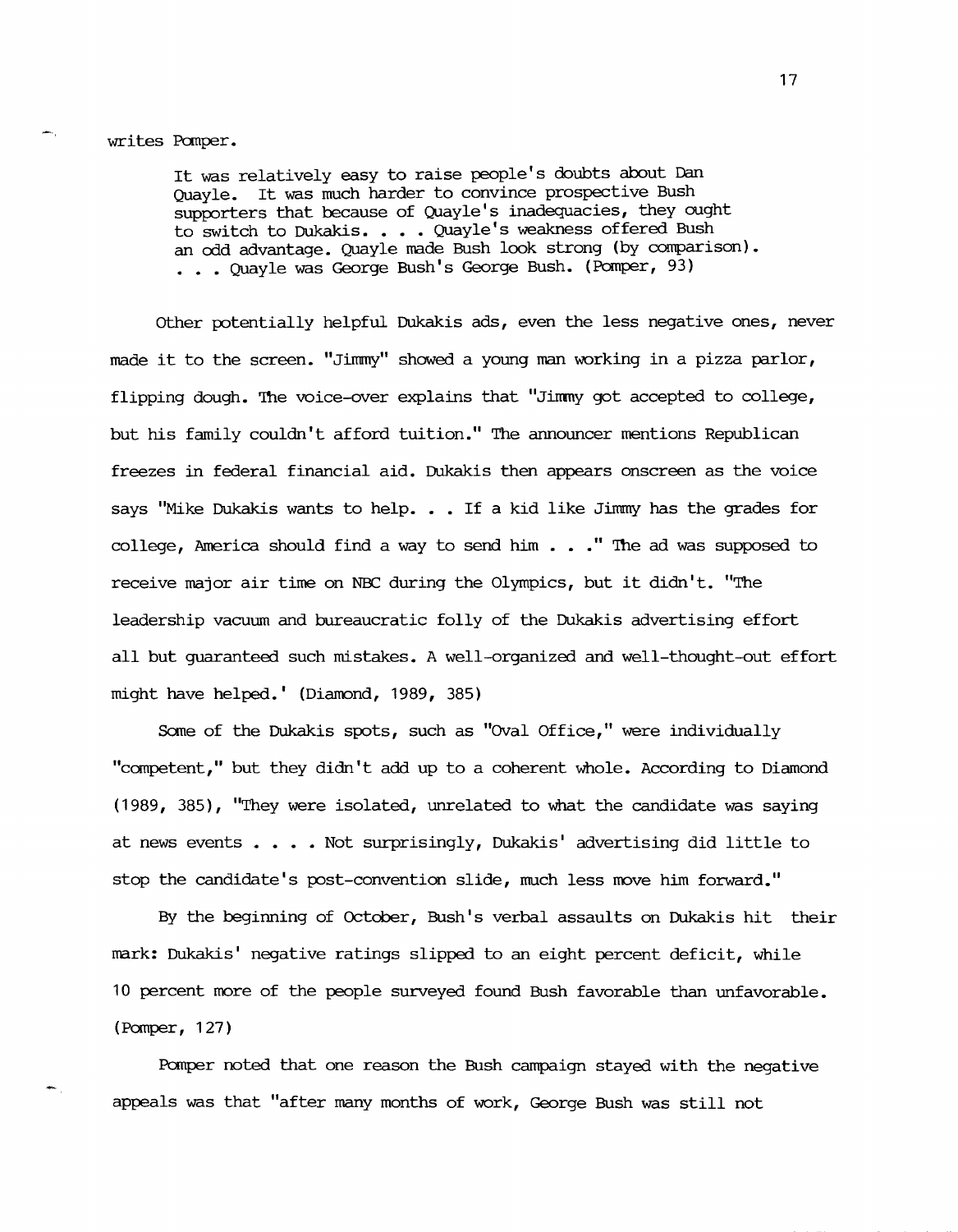considered a strong enough candidate to win on his own, with positive images." Another, quite simply, was that the negative campaigning kept working. "By late October, even Jesse Jackson's approval ratings were higher than Dukakis'" Even more significantly, the proportion of respondents saying that George Bush was "tough enough" on crime and criminals rose from 23 percent in July to a full 61 percent in late October, while the proportion saying Dukakis was not tough enough rose from 36 percent to 49 percent. "It would be hard to find more convincing proof of the efficacy of attack politics. The campaign did make a difference." (Pomper 95-96)

But Dukakis and his staff failed to see how well the Bush ad's symbolic themes resonated with Reagan DEmocrats. On the furlough issue, "Dukakis allowed himself to be defined as the kind of liberal who would use the legal system to protect aberrant behavior, rather than stamp it out." (Pomper, 86)

By the end of the campaign, Bush's furlough tactic had worked. One in every four voters was able to identify Willie Horton as a black convict who raped a white woman while on a weekend furlough from a Massachusetts prison. (Diamond, 1989, 386) Four days before the election, Bush was liked by about half the electorate (46 percent) and disliked by only a third. What Dukakis faced as election day approached was just the opposite: a third of the electorate liked him, but 41 percent disliked him. (Pomper, 128)

The night before the election, both Dukakis and Bush broadcast 30 minute messages during prime time. These were positive, almost sappy, fulfilling the fourth or resolution stage of Diamond's advertising chronology.

On election night, November 8, the returns gave Bush 53.9 percent of the popular vote to 46.1 for Dukakis. Bush had won 40 states, Dukakis only ten plus the District of Columbia. Bush won 426 electoral votes, Dukakis only 112.  $(German, 455)$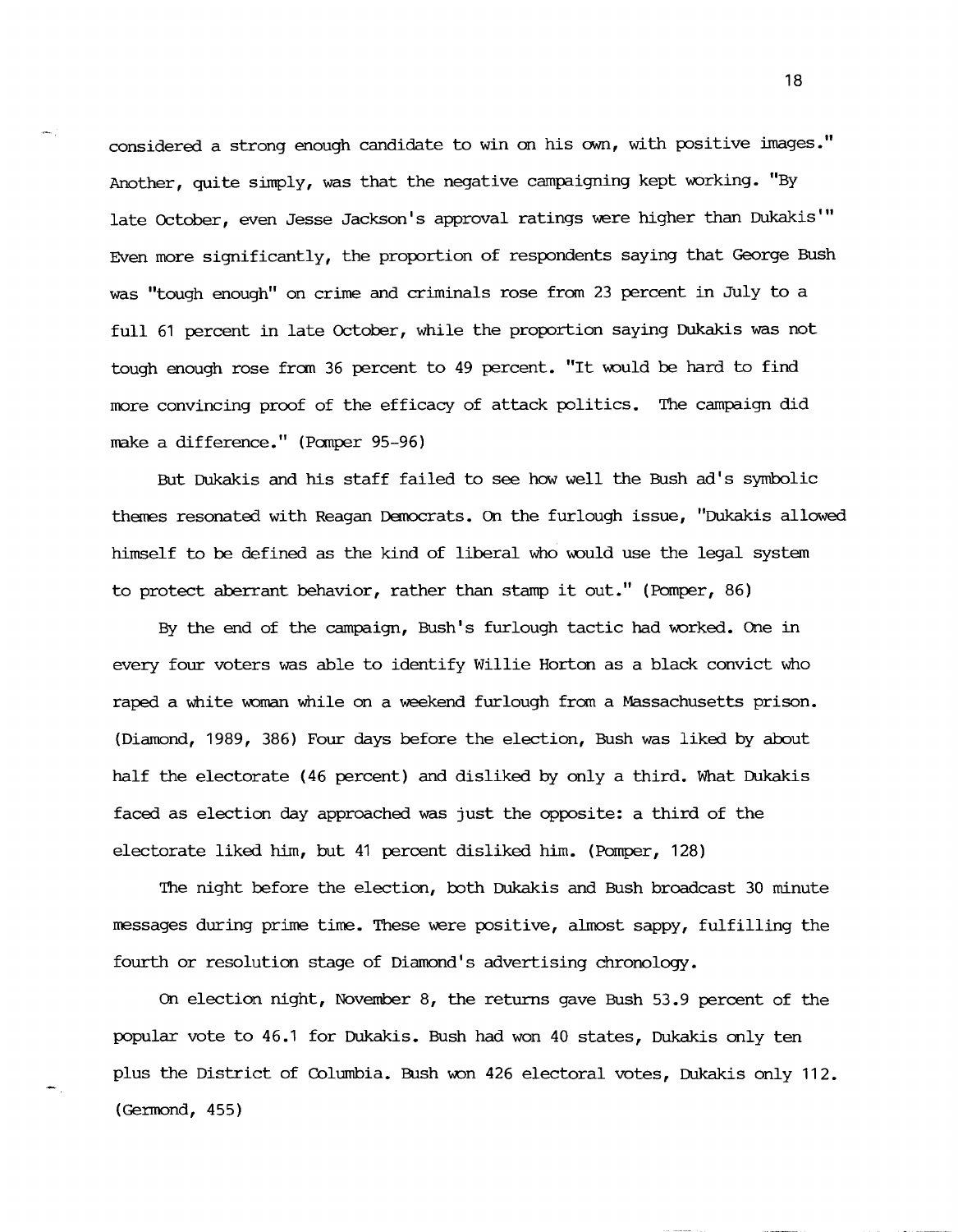A post-election Gallup poll of 2,325 voters for the Times Mirror Oompany, publisher of the **IDs Angeles Times** and other newspapers, concluded that the assault on Dukakis had been responsible for Bush's victory. "We find the success of the Bush campaign was based on making liberalism, the pledge of allegiance and the prison-furlough controversy salient, while at the same time making Bush vulnerabilities of less relative importance," the Gallup Organization reported. (Germond, 467)

The election provided two final ironies: For all his rhetoric about "competence," Dukakis and his advertising staff were incanpetent to run a presidential ad campaign. And although criticized for selecting Dan Quayle as his running mate, Bush had the judgment to hire Roger Ailes, Lee Atwater and an advertising staff that was arguably the best in the business.

In the aftermath of the 1988 election, political scientists had several concerns about future campaigns. First was the worry that too much emphasis was placed upon television commercials. Of the \$54.4 million in federal funds that each candidate and his party received, Bush spent \$35 million on television advertising and Dukakis \$30 million--hefty sums, to be sure. Out of his advertising money, Bush spent \$31.5 million to buy television time. Dukakis, however, used \$23.5 million for time-buying, and he spent far more on production costs than did Bush. (Devlin, 391)

Television advertising has driven up the cost of running for office. From 1912 to 1952, each national party spent about the same amount of money per vote cast in national elections. Then, with the introduction of television, campaign expenditures skyrocketed. (Diamond, 1989, 387)

By 1968, the Republican and Democratic committees were spending three times as much per vote as they had 16 years earlier. Moreover, the share of spending going to television has increased at an even faster rate--and at the expense of other campaign methods. 'Ibtal political spending (adjusted for inflation) has tripled since 1952, while the amount spent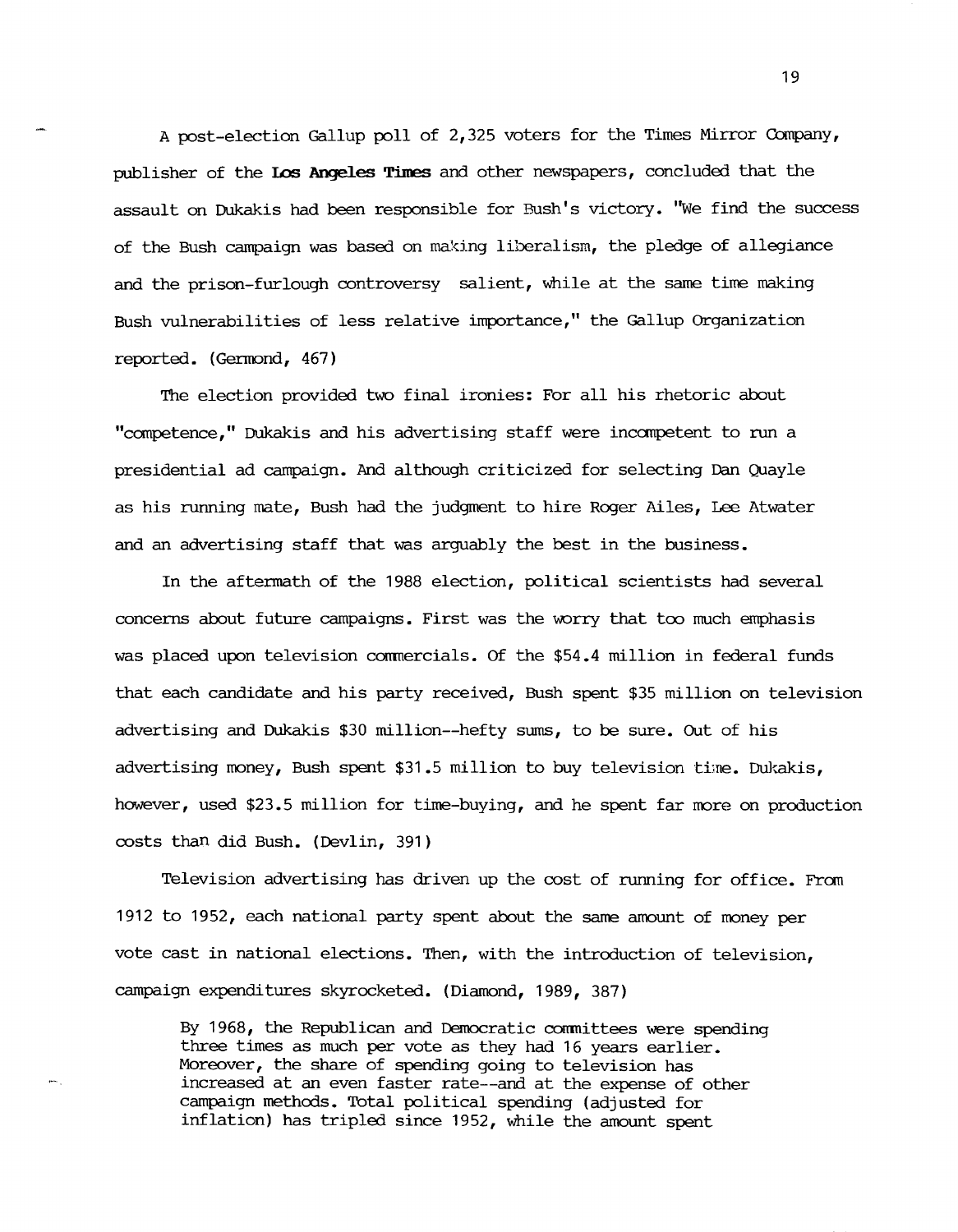on TV has increased at least fivefold. (Diamond, 1989, 387)

Perhaps the larger question is, why is there so much negative advertising in presidential campaigns? "For the same reason there is so much crime: it pays, and most of it goes unpunished," says George Will.

Negative advertising works, and because it does, it provokes reprisals. An attacked candidate cannot spend a lot of time answering accusations. Play defense, you lose. And negative ads are cost-efficient . . . . It is quicker to gain political ground by mugging the other person than by praising yourself. (Will, 1989, 92)

The 1988 campaign was only the rrost conspicuous, extended example of the effectiveness of negative ads. In off-year elections since then, the trend toward negativity has continued. In New Jersey's 1989 gubernatorial race, Democrat James J. Florio started the negative blitz by suggesting that his opponent Jim Courter was hostile to the environment--all because leaking drums of heating oil were found on Courter's property. Courter replied with an ad that charge that Florio was a member of the mafia--based on a contribution Florio received frcm a union that was later found to be corrupt. Each candidate ran an ad showing his opponent with Pinocchio's nose. (Florio won.) (Will, 1989, 92)

In the 1990 Texas gubernatorial race, advertising was especially nasty in the Democratic primary. Jim Mattox ran an ad claiming--without attribution- -that his opponent, Ann Richards, had been addicted to cocaine. Richards turned the tables with an ad showing a cartoon caricature of Mattox throwing mud onto a photo of Richards. The mud was magically repelled and flew back onto "Mattox," while a voice-over explained that Mattox refused to make public his income tax returns. By attacking not only the opponent but also his negative strategy, Richards was able to win the primary. (Richards' spot was ironically similar to the "Funny" ad Dukakis had used to attack Bush. The difference was that Dukakis' commercial was too subtle, while Richards' ad wasn't subtle at all.)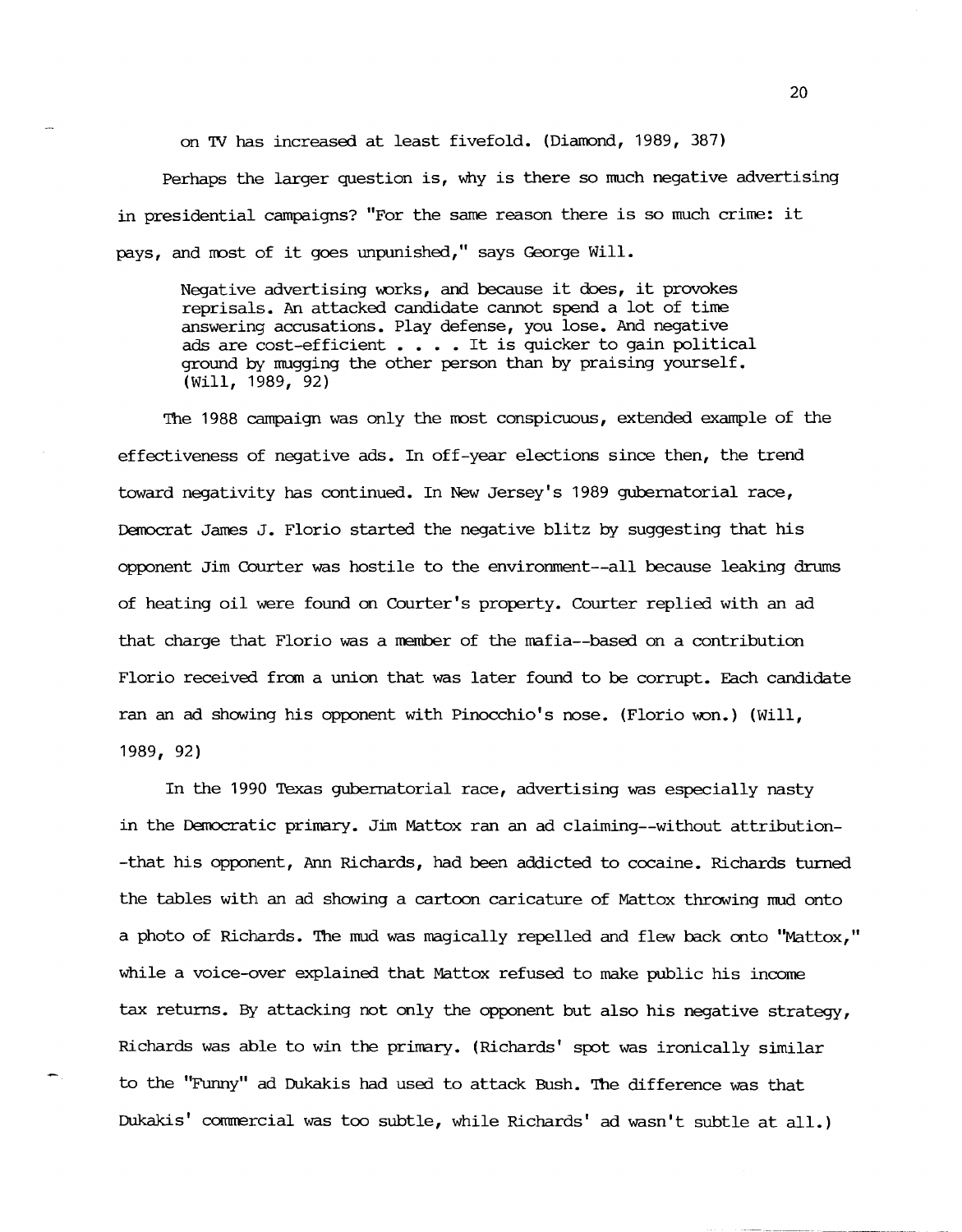Let's assume that we will experience a continuing invasion of negative ads that are flashier, glitzier and even more mean-spirited. How will this affect future elections? Certainly, negative ads will be used widely in the 1990 Congressional and state races, and will be a deciding factor in some of them. As for the 1992 presidential election, expect the eventual Democratic nominee to defeat his primary opponents with the help of negative ads. Mindful of the lost opportunity in 1988, Democrats will flood viewers with commercials attacking George Bush. With his built-in advantage as a popular incumbent, Bush won't necessarily need to use negative ads--but he will. Ailes and Atwater will again provide their services, to create anti-Democrat ads that are even more negative.

Some will undoubtedly wonder if all this is such a bad thing. After all, "mudslinging" is a tradition in American politics that dates back to Andrew Jackson, if not earlier. Aren't negative ads just the modern manifestations of that tradition?

The problem inherent in today's negative ads is that they consume an excessively large amount of our political debate and erode the democratic process. Negative ads force us to dwell on sometimes shallow, trivial issues. They also cause us to respond viscerally rather than rationally. Certainly the issue of prison furloughs is not trivial; but in widespread feelings of outrage about the Massachusetts case, no one questioned a similar furlough program in the federal prisons.

'The cost of negative ads is apathy, lowered voter turnout and an avoidance of real issues facing the country, such as children, poverty, the federal deficit and a decaying infrastructure. "A tightening downward gyre has begun: as more politicians campaign negatively, more voters become cynical and increasingly resistant to positive campaigning, ready to believe bad news about everyone." (Will, 1989, 92)

--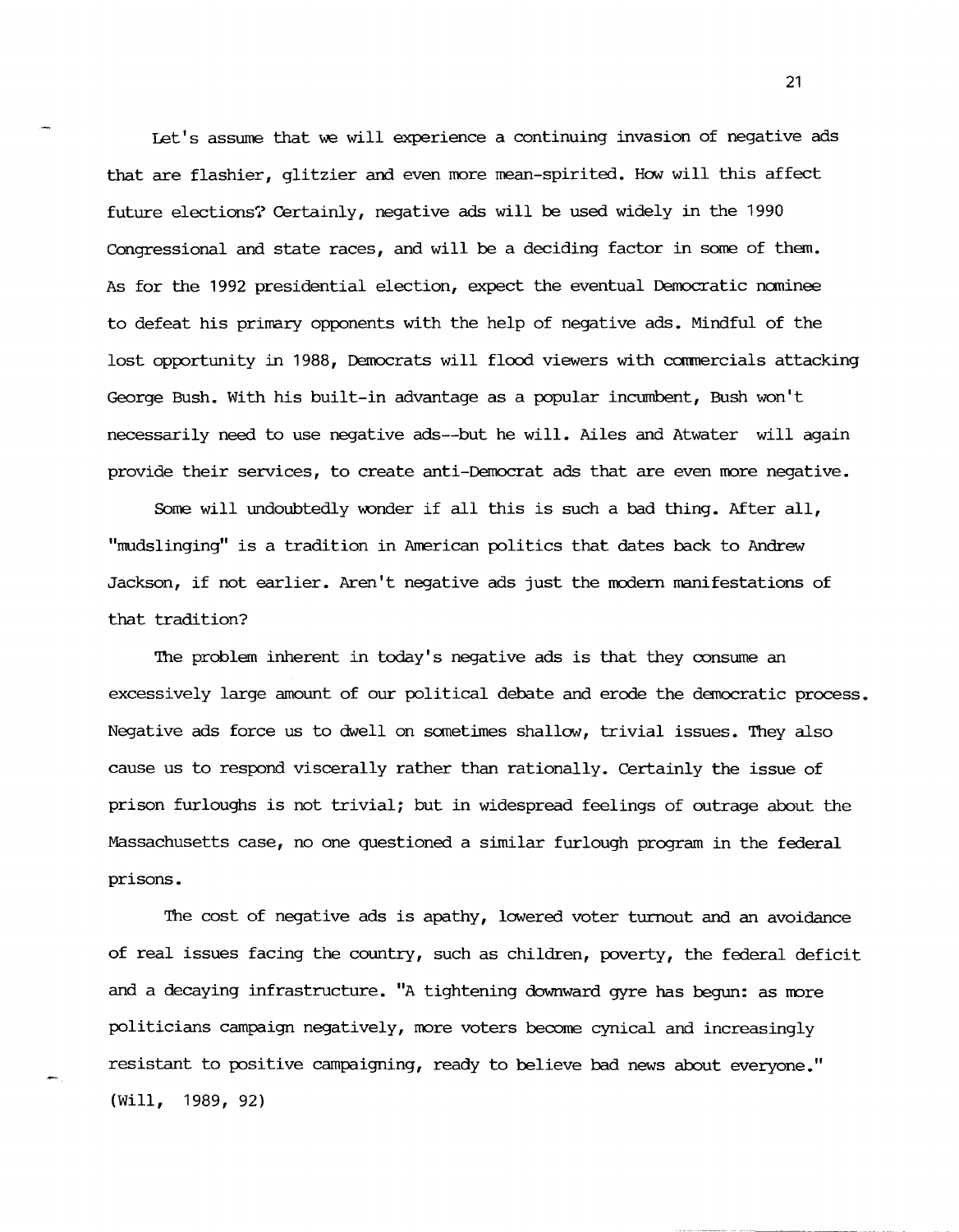What can be done about attack ads? First, it must be recognized that negative ads gain more credibility through network news coverage, which this thesis has not attempted to analyze. If the attacked candidate canplains that his opponent's commercial is unfair, and the networks replay the ad without questioning its claims, then the ad's message is confirmed in the minds of many viewers. Reporters should treat commercials as speeches, and debunk farfetched claims and distortions. If candidate X said that candidate Y favored a cut in Social Security benefits, then reporters would certainly check the truth of the statement. That standard should be applied to candidate  $X$ 's commercial which makes the same claim.

Negative ads could also be curtailed if Congress were to pass a bill proposed by two senators, John Danforth, R-Missouri, and Ernest Hollings, D-Arkansas. It would require that candidates who want to run ads mentioning (which invariably means attacking) their opponents must do so in person, on camera, instead of relying on the voice-over of a disembodied announcer, faking deadly seriousness. "If candidates want to sling mud • • • the voters should be able to see the candidates' dirty hands." (Will, 1989, 92)

But until there is reform, there will be only the new, unwritten rule to govern future presidential elections: The candidate who takes the offensive and broadcasts the more vicious commercial, who better spreads deceptions and half-truths, will win. This was proven in 1988, when two uninspiring candidates with no burning big issues to confront them needed all the help they could get from television commercials to win. The election was a demonstration of what strong negative ads with good planning and execution can do, canpared to the opposite. (Devlin, 412)

The hoary debate among political scientists about whether this is any way to choose a leader has long since been mooted. The strategic campaign question is now: Which side is doing the better job of producing telegenic images? In November 1988, 54 percent of the voting public gave its answer. (Diamond, 1989, 388)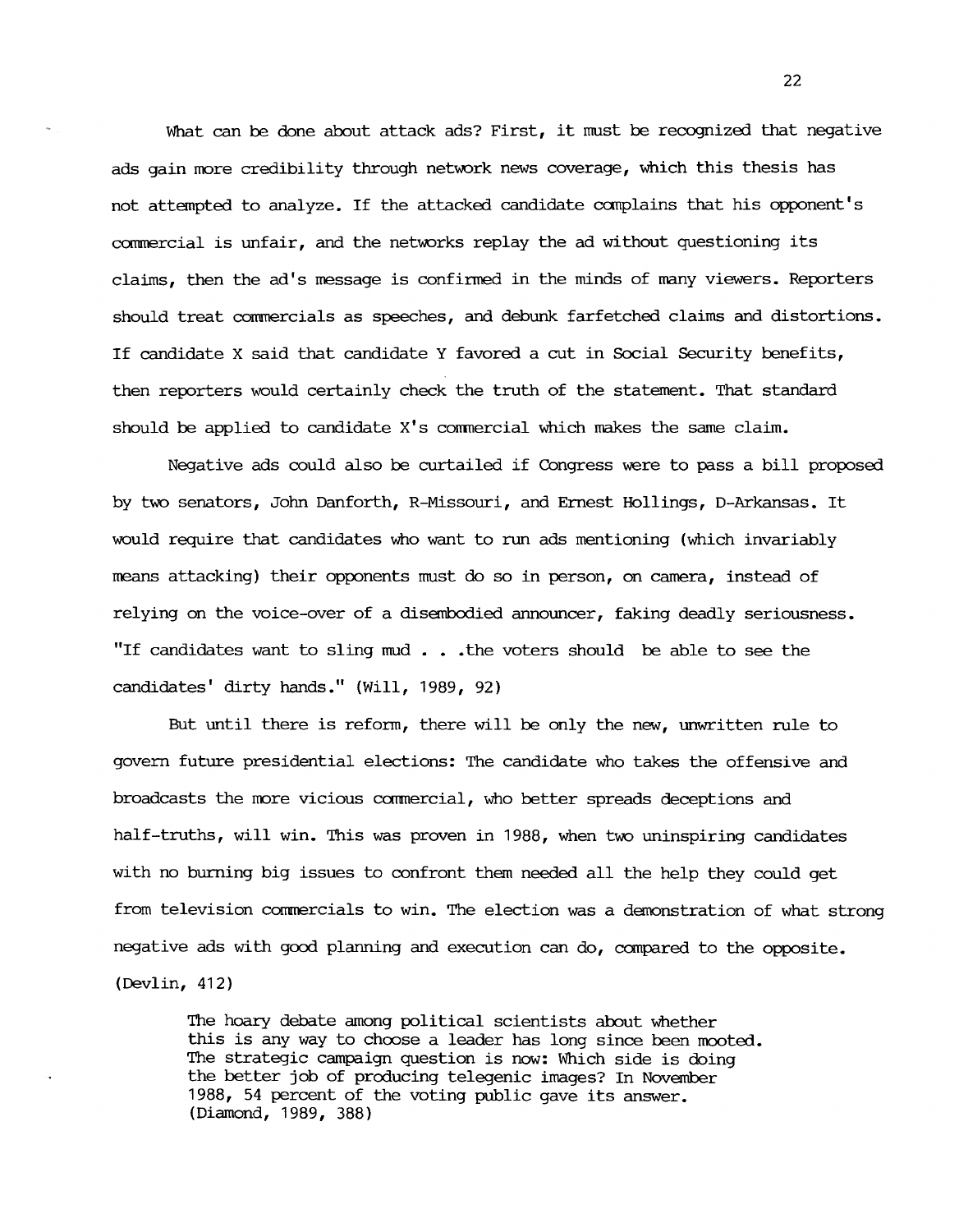A great many factors influence a presidential election: the record of the incumbent administration, news coverage of the campaign in print and on television, debates between candidates, even the weather on Election Day. But it is disturbing that the same format which sells detergent--the television commercial--also sells presidents. Only once each four years does the nation express its collective will. If that decision is made on the basis of a 30 second ad, then the vitality of our democratic system could be weakened beyond repair.